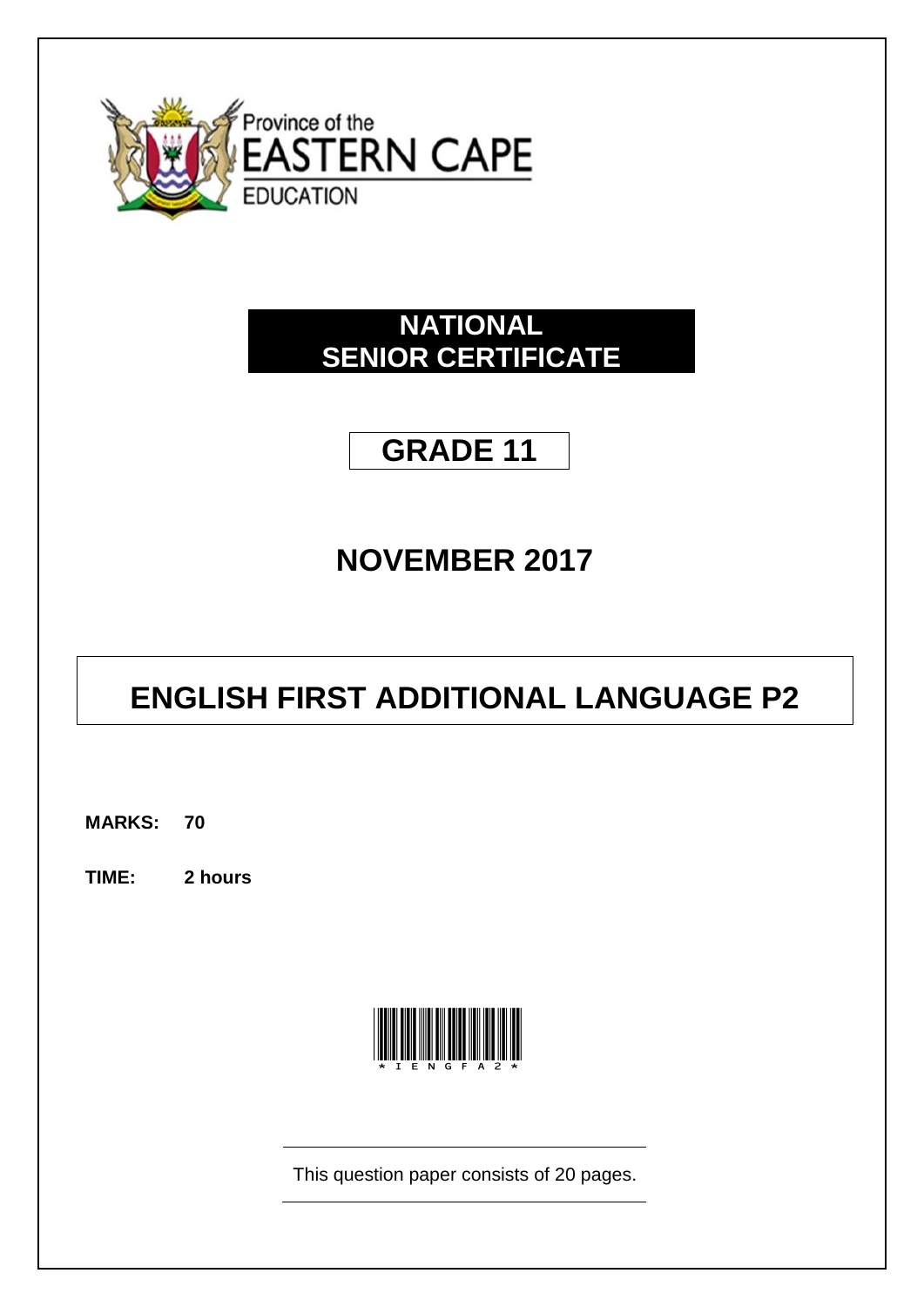#### **INSTRUCTIONS AND INFORMATION**

Read this page carefully before you begin to answer the questions.

- 1. Do NOT attempt to read the entire question paper. Consult the TABLE OF CONTENTS on the next page and mark the numbers of the questions set on texts you have studied this year. Thereafter, read these questions and choose the ones you wish to answer.
- 2. This question paper consists of FOUR sections:

| <b>SECTION A: Novel</b>  |                                 | (35) |
|--------------------------|---------------------------------|------|
| <b>SECTION B: Drama</b>  |                                 | (35) |
|                          | <b>SECTION C: Short Stories</b> | (35) |
| <b>SECTION D: Poetry</b> |                                 | (35) |

3. Answer questions from TWO sections as follows:

| SECTION A: NOVEL |                                                    |
|------------------|----------------------------------------------------|
|                  | Answer the question on the novel you have studied. |

SECTION B: DRAMA Answer the question on the drama you have studied.

SECTION C: SHORT STORIES Answer the questions set on BOTH extracts.

SECTION D: POETRY Answer the questions set on BOTH poems.

- 4. Use the checklist on page 3 to assist you.
- 5. Follow the instructions at the beginning of each section carefully.
- 6. Number the answers correctly according to the numbering system used in this question paper.
- 7. Start EACH section on a NEW page.
- 8. Spend approximately 60 minutes on each section.
- 9. Write neatly and legibly.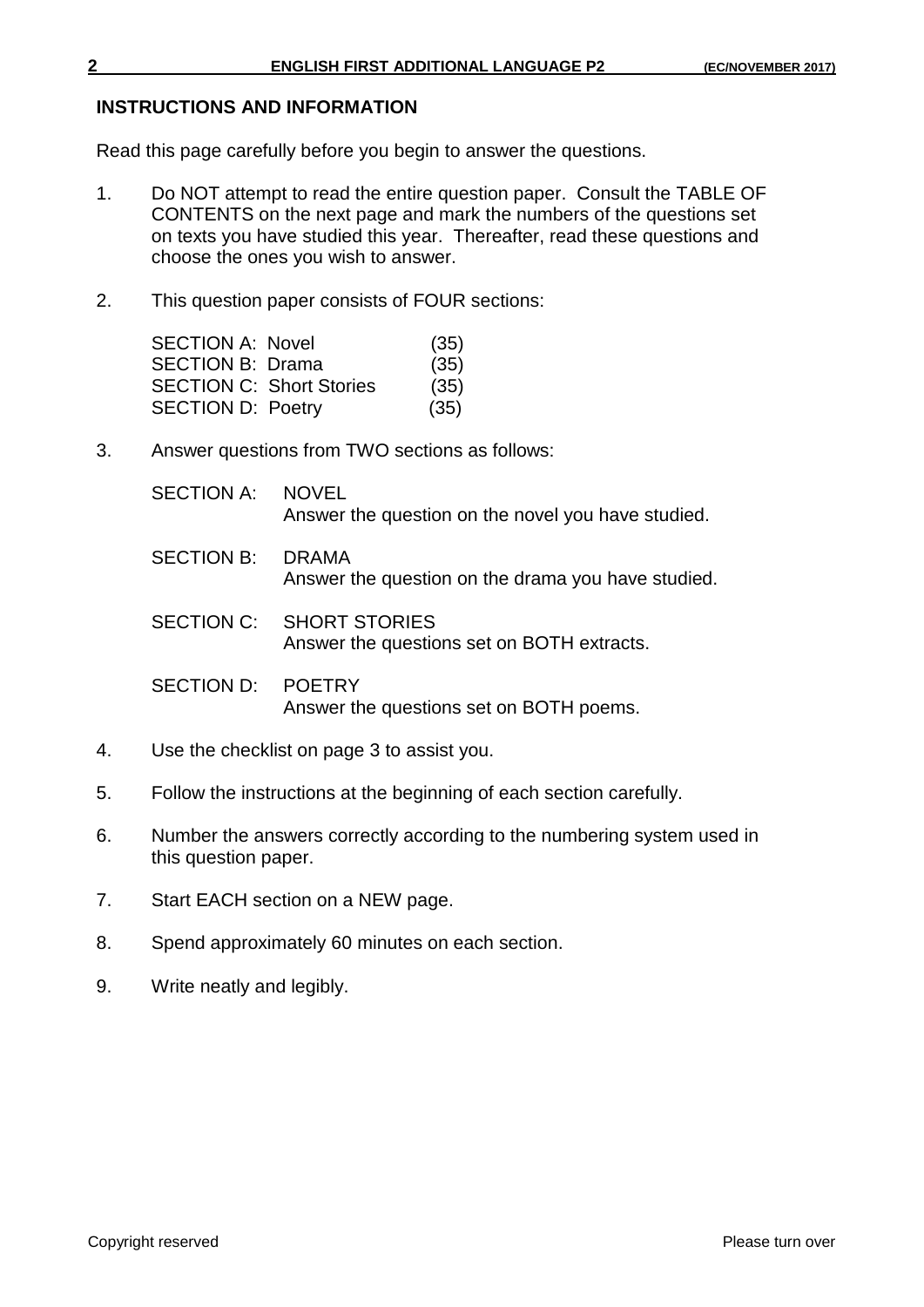# **TABLE OF CONTENTS**

# **SECTION A: NOVEL**

#### **Answer ANY ONE question.**

| <b>QUESTION</b>            | <b>MARKS</b> | <b>PAGE</b> |
|----------------------------|--------------|-------------|
| Far from the Madding Crowd | 35           |             |
|                            | ОR           |             |
| Dreaming of Light          | つよ           |             |
|                            |              |             |

#### **SECTION B: DRAMA**

#### **Answer the following questions on the drama.**

| $\sim$<br>◡. | <i>Sophiatown</i> |  |
|--------------|-------------------|--|

# **SECTION C: SHORT STORIES**

#### **Answer BOTH questions on the extracts.**

| 4.1 | 'Pink Bow Tie'    |            |  |
|-----|-------------------|------------|--|
|     |                   | <b>AND</b> |  |
| 4.2 | 'The Love Potion' |            |  |

#### **SECTION D: POETRY**

# **Answer BOTH questions set on BOTH poems.**

| 5.1 | 'The Chimney Sweeper'                 |     | 18 |
|-----|---------------------------------------|-----|----|
|     |                                       | AND |    |
| 5.2 | 'Composed upon Westminster<br>Bridge' |     | 19 |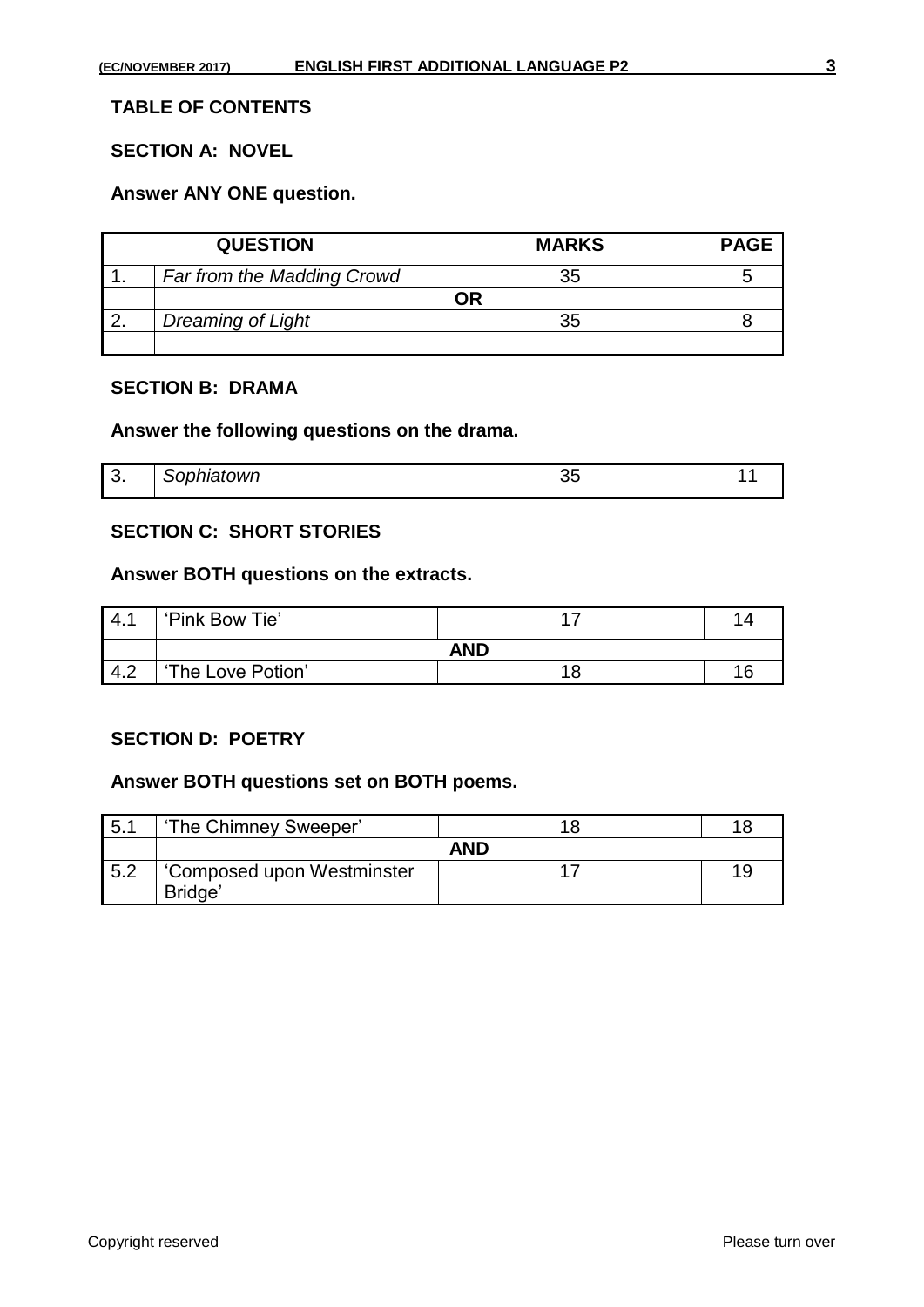# **CHECKLIST**

# **NOTE:**

- Answer questions from ANY TWO sections.
- Tick the sections you have answered.

|                | <b>SECTION</b>                       | <b>QUESTION</b><br><b>NUMBERS</b> | NO. OF<br><b>QUESTIONS</b><br><b>TO ANSWER</b> | <b>TICK</b><br>⁄ ا |
|----------------|--------------------------------------|-----------------------------------|------------------------------------------------|--------------------|
| А:             | <b>Novel</b><br>(Contextual)         | $1 - 2$                           |                                                |                    |
| B:             | <b>Drama</b><br>(Contextual)         | 3                                 |                                                |                    |
| $\mathbf{C}$ : | <b>Short Stories</b><br>(Contextual) | 4                                 |                                                |                    |
| D:             | <b>Poetry</b>                        | 5                                 |                                                |                    |

**NOTE:** Ensure that you have answered questions on TWO sections only.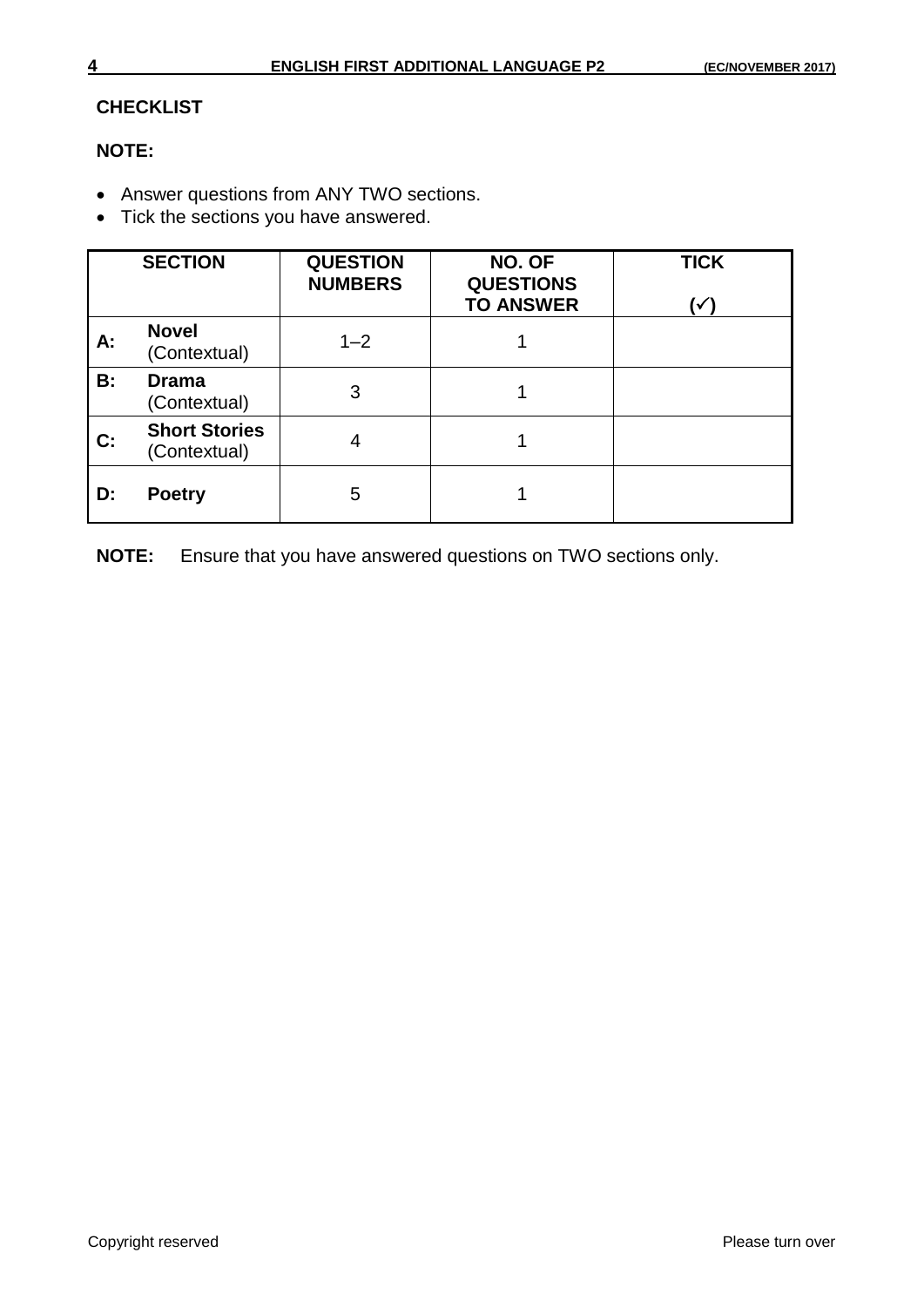#### **SECTION A: NOVEL**

In this section, there are contextual questions on the following novels:

- *FAR FROM THE MADDING CROWD* by Thomas Hardy
- *DREAMING OF LIGHT* by Jayne Bauling

Answer ALL the questions on the novel YOU HAVE STUDIED.

#### **QUESTION 1:** *FAR FROM THE MADDING CROWD*

Read the extracts from the novel below and answer the questions set on each. The number of marks allocated to each question serves as a guide to the expected length of your answer.

**NOTE:** Answer the questions set on BOTH extracts, i.e. QUESTION 1.1 and QUESTION 1.2.

## 1.1 **EXTRACT A**

[Bathseba Everdene had left the neighbourhood.]

His incipient friendship with her aunt had been nipped by the failure of his suit, and all that Oak learnt of Bathsheba's movements was done indirectly. It appeared that she had gone to a place called Weatherbury, more than twenty miles off, but in what capacity – whether as a visitor, or permanently, he could not discover.  $\frac{5}{5}$ Gabriel had two dogs. George, the elder, exhibited an ebonytipped nose, surrounded by a narrow margin of pink flesh, and a coat marked in random splotches approximating in colour to white and slate grey; but the grey, after years of sun and rain, had been scorched and washed out of the more prominent locks, leaving them of a reddish-brown, as if the blue component of the grey had faded, like the indigo from the same kind of colour in Turner's pictures. In substance it had originally been hair, but long contact with sheep seemed to be turning it by degrees into wool of a poor quality staple. 10 15 This dog had originally belonged to a shepherd of inferior morals and dreadful temper, and the result was that George knew the exact degrees of condemnation signified by cursing and swearing of all descriptions better than the wickedest old man in the neighbourhood. 20 [Chapter 5]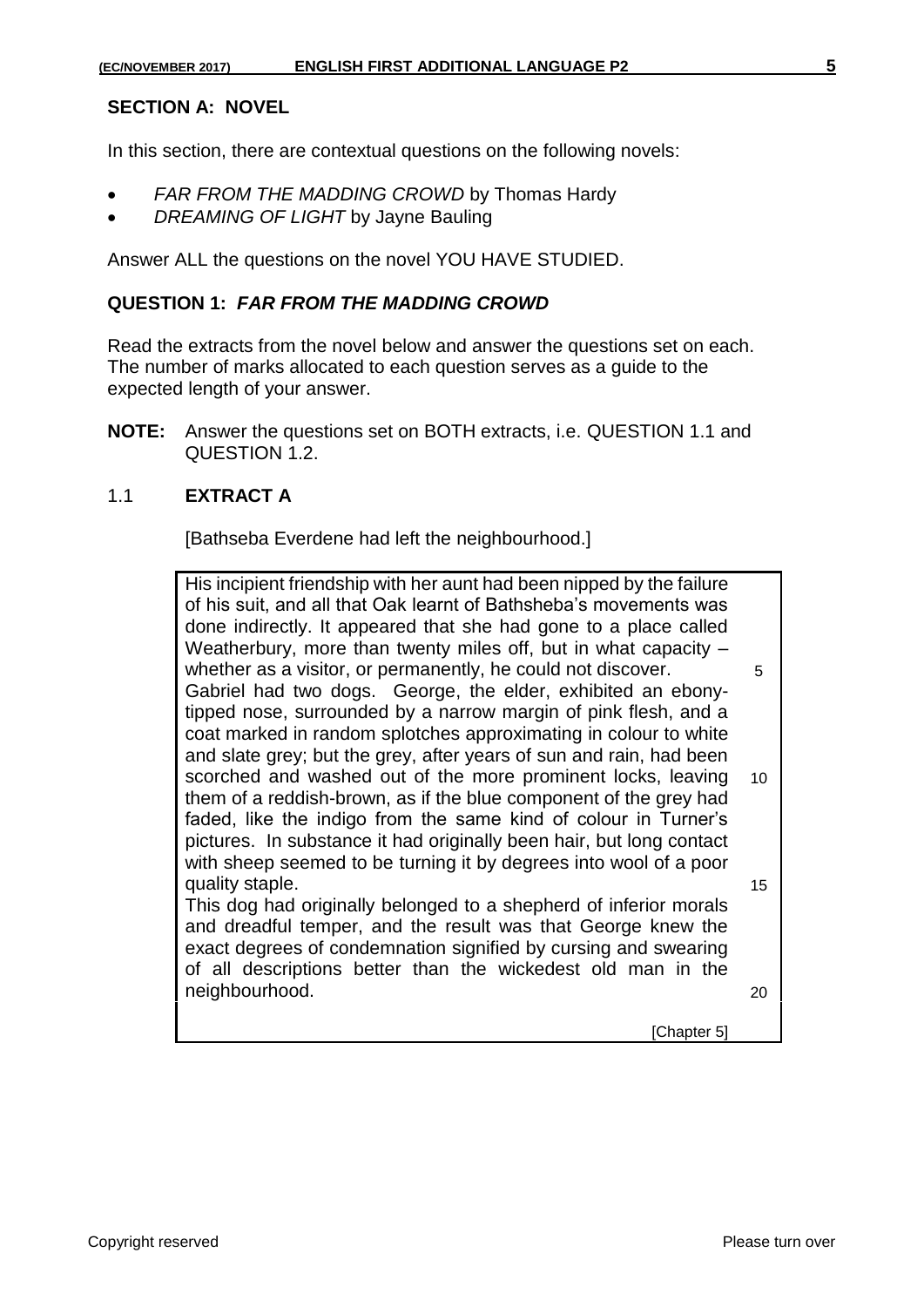1.1.1 Choose a description from COLUMN B that matches the name in COLUMN A. Write only the letter (A–E) next to the question number (1.1.1(a)–1.1.1(d)) in your ANSWER BOOK.

|     | <b>COLUMN A</b>           |   | <b>COLUMN B</b>                             |  |
|-----|---------------------------|---|---------------------------------------------|--|
| (a) | <b>Bathsheba Everdene</b> | A | Lover and, later, husband of<br>Bathsheba.  |  |
| (b) | Mr Boldwood               | B | Patient, reliable shepherd.                 |  |
| (C) | <b>Gabriel Oak</b>        | C | Gentleman farmer.                           |  |
| (d) | <b>Francis Troy</b>       | D | Spirited young mistress of a large<br>farm. |  |
|     |                           | Е | Runaway maid.                               |  |

- 1.1.2 Write down ONE word from line 1 that tells us that Gabriel had been initially friends with Bathsheba's aunt. (1)
- 1.1.3 Refer to lines 1–5 ('His incipient friendship…could not discover.')
	- (a) Give ONE word that best describes Gabriel's mood in these  $lines.$  (1)
	- (b) Explain why you think Gabriel is feeling this way. (2)

## 1.1.4 Refer to line 16 ('inferior morals').

(a) Choose the correct answer to complete the following sentence. Write only the letter (A–D) next to the question number (1.1.4(a)) in your ANSWER BOOK.

The previous owner of the dog refers to it as one with 'inferior morals'.

This has given Gabriel reason to …

A treat the dog with respect. B use swear words so that the dog could understand him. C feel sorry for the dog. D misuse the dog. (1) (b) State TWO facts that indicate that the dog is not very young any more.  $(2)$ 1.1.5 Who killed the two hundred ewes? (1) 1.1.6 Write down TWO reactions Gabriel Oak reveals when he found his two hundred ewes dead. (2) 1.1.7 Do you think Gabriel Oak is an admirable character? Illustrate your views using examples from the novel. (3)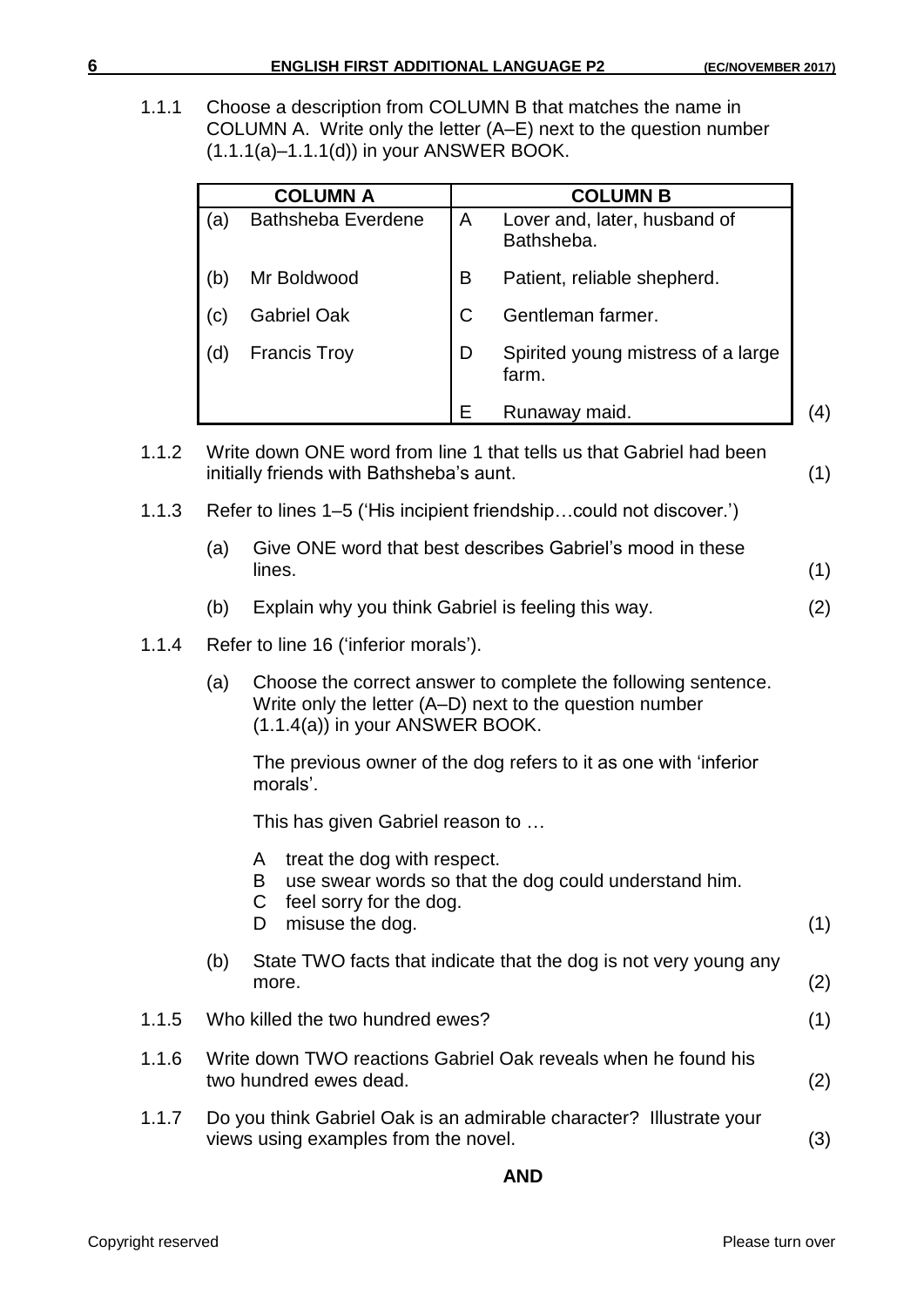#### 1.2 **EXTRACT B**

[Troy comes for Bathsheba.]

| Then Troy spoke. 'Bathsheba, I come here for you!'<br>She made no reply.<br>'Come home with me: come!'<br>Bathsheba moved her feet a little, but did not rise.<br>Troy went across to her.<br>5                                                                                                                                           |                                                                                                                                                                                                                                                                                                                                                                                        |             |  |  |
|-------------------------------------------------------------------------------------------------------------------------------------------------------------------------------------------------------------------------------------------------------------------------------------------------------------------------------------------|----------------------------------------------------------------------------------------------------------------------------------------------------------------------------------------------------------------------------------------------------------------------------------------------------------------------------------------------------------------------------------------|-------------|--|--|
| 'Come Madam, do you hear what I say?' he said, peremptorily.<br>A strange voice came from the fireplace $-$ a voice sounding far off and<br>confined, as if from a dungeon. Hardly a soul in the assembly recognised the<br>thin tones to be those of Boldwood. Sudden despair had transformed him.<br>'Bathsheba, go with your husband!' |                                                                                                                                                                                                                                                                                                                                                                                        |             |  |  |
|                                                                                                                                                                                                                                                                                                                                           | Nevertheless, she did not move. The truth was that Bathsheba was beyond<br>the pale of activity – and yet not in a swoon. She was in a state of mental<br>gutta serena; her mind was for the minute totally deprived of light at the same<br>time that no obscuration was apparent from without. Troy stretched out his<br>hand to pull her towards him, when she quickly shrank back. | 15          |  |  |
|                                                                                                                                                                                                                                                                                                                                           | This visible dread of him seemed to irritate Troy, and he seized her arm and<br>pulled it sharply. Whether his grasp pinched her, or whether his mere touch<br>was the cause, was never known, but at the moment of his seizure she<br>writhed, and gave a quick, low scream.<br>[Chapter 53]                                                                                          |             |  |  |
| 1.2.1                                                                                                                                                                                                                                                                                                                                     | State reasons why Bathsheba does not act on Troy's commands.                                                                                                                                                                                                                                                                                                                           | (2)         |  |  |
| 1.2.2                                                                                                                                                                                                                                                                                                                                     | Quote FIVE consecutive words from lines 5–10 of the extract to<br>prove that the following statement is TRUE:                                                                                                                                                                                                                                                                          |             |  |  |
|                                                                                                                                                                                                                                                                                                                                           | Boldwood's attitude changed when Troy demanded Bathsheba to go<br>home with him.                                                                                                                                                                                                                                                                                                       | (1)         |  |  |
| 1.2.3                                                                                                                                                                                                                                                                                                                                     | Explain how the colon (:) in line 3 ('Come home with me: come!') adds<br>to the description of Troy's character.                                                                                                                                                                                                                                                                       | (1)         |  |  |
| 1.2.4                                                                                                                                                                                                                                                                                                                                     | Refer to lines 11–12 ('The truth was  in a swoon.'). In your OWN<br>WORDS, explain what the 'truth' was.                                                                                                                                                                                                                                                                               | (3)         |  |  |
| 1.2.5                                                                                                                                                                                                                                                                                                                                     | Refer to lines 8–9. ('Hardly a soul  those of Boldwood.')                                                                                                                                                                                                                                                                                                                              |             |  |  |
|                                                                                                                                                                                                                                                                                                                                           | Identify and explain the figure of speech in lines 8–9.                                                                                                                                                                                                                                                                                                                                | (2)         |  |  |
| 1.2.6                                                                                                                                                                                                                                                                                                                                     | Refer to the novel as a whole.<br>Use TWO examples of Gabriel Oak's behaviour that define his<br>character as being protective and dependable.                                                                                                                                                                                                                                         | (4)         |  |  |
| 1.2.7                                                                                                                                                                                                                                                                                                                                     | Identify and discuss ONE theme of the novel that is evident in<br>Gabriel and Bathsheba's 'relationship'.                                                                                                                                                                                                                                                                              | (4)<br>[35] |  |  |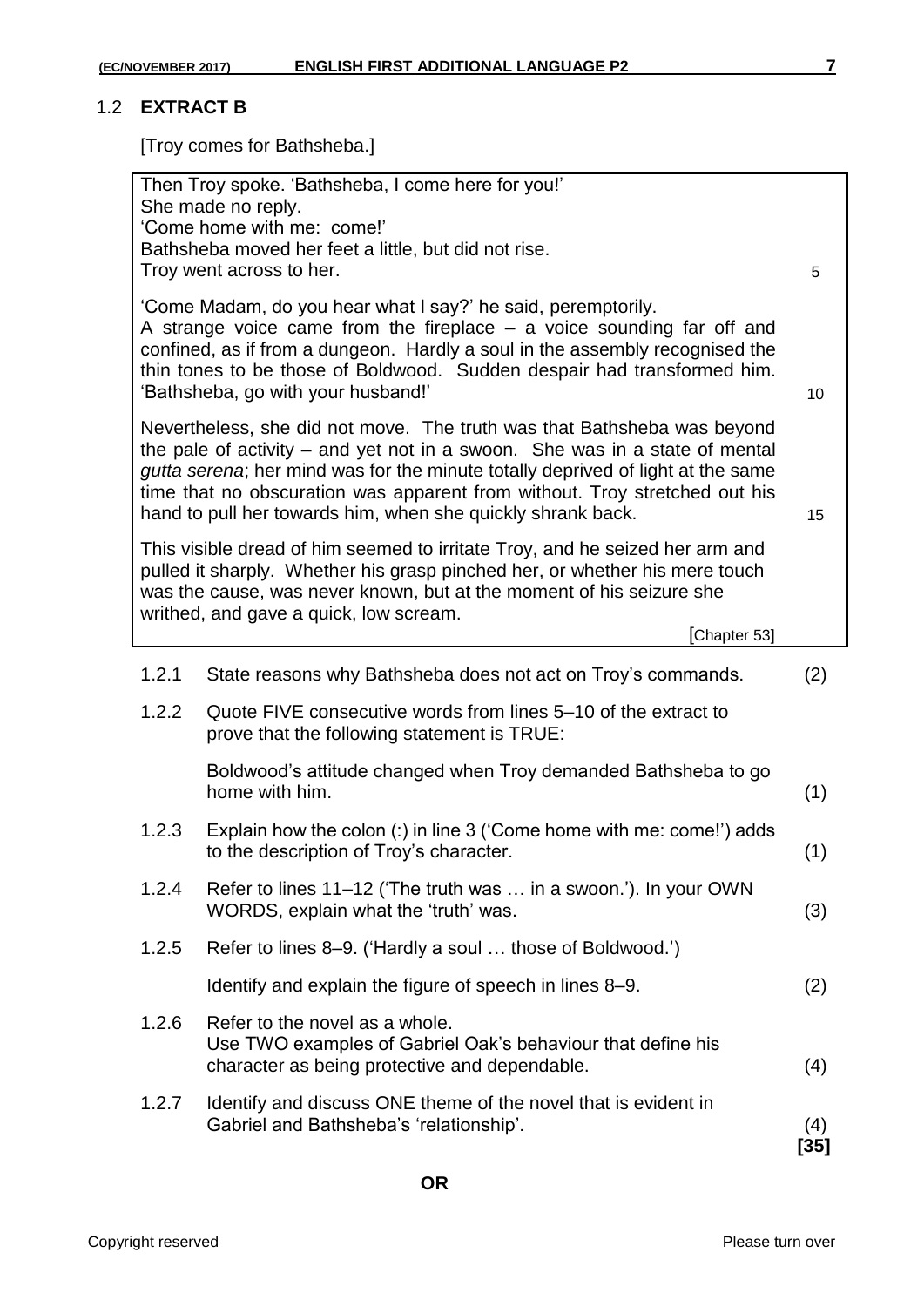#### **QUESTION 2:** *DREAMING OF LIGHT*

Read the following extracts from the novel below and answer the questions set on each. The number of marks allocated to each question serves as a guide to the expected length of your answer.

**NOTE:** Answer the questions set on BOTH extracts, i.e. QUESTION 2.1 and QUESTION 2.2.

#### 2.1 **EXTRACT C**

[Regile and Taiba are having their first conversation.]

| He says, "I don't tell lies to my people."<br>"You say that now."                                                                                     |    |
|-------------------------------------------------------------------------------------------------------------------------------------------------------|----|
| Taiba doesn't speak for a bit. I swear I can feel him thinking.                                                                                       |    |
| Maybe he's trying to decide whether or not to challenge what<br>I've said.                                                                            | 5  |
| He switches off his lamp at last and the only light is a brown-ish                                                                                    |    |
| glow coming from where the men are still talking angrily. I can hear                                                                                  |    |
| that one of them is looking after the man who has been shot, but<br>even he speaks roughly, telling the man to shut up when he shouts                 |    |
| out in pain.                                                                                                                                          | 10 |
| Taiba says, "This mine, Regile? The people owning it?" His voice<br>reaches me from a level that tells me he still sitting up.                        |    |
| "I don't know." All these questions are making me impatient. "One of the                                                                              |    |
| big mining companies." That's what the men say. Only the big                                                                                          |    |
| companies can pay for security firms. "Why they leave the mine open?"                                                                                 | 15 |
| "They don't. It's not used – all the entrances are closed up. That's why<br>it's so dangerous. It hasn't been inspected for years. But the syndicates |    |
| always find ways to get in. They break through fences, smash up                                                                                       |    |
| concrete barriers. There are plenty of these mines. I wasn't always in                                                                                |    |
| this one."<br>[Chapter 1]                                                                                                                             | 20 |

2.1.1 Choose a description from COLUMN B that matches the word in COLUMN A. Write only the letter (A–E) next to the question number  $(2.1.1(a) - 2.1.1(d))$  in your ANSWER BOOK.

|     | <b>COLUMN A</b>     |   | <b>COLUMN B</b>                                 |    |
|-----|---------------------|---|-------------------------------------------------|----|
| (a  | Zama zama           | A | depicted as always angry                        |    |
| (b) | Regile Dlamini      | B | assign the most dangerous work to<br>foreigners |    |
| (c) | Mahlori and Takunda | C | author                                          |    |
| (d  | Faceman             | D | narrator                                        |    |
|     |                     | F | illegal miner                                   | 4) |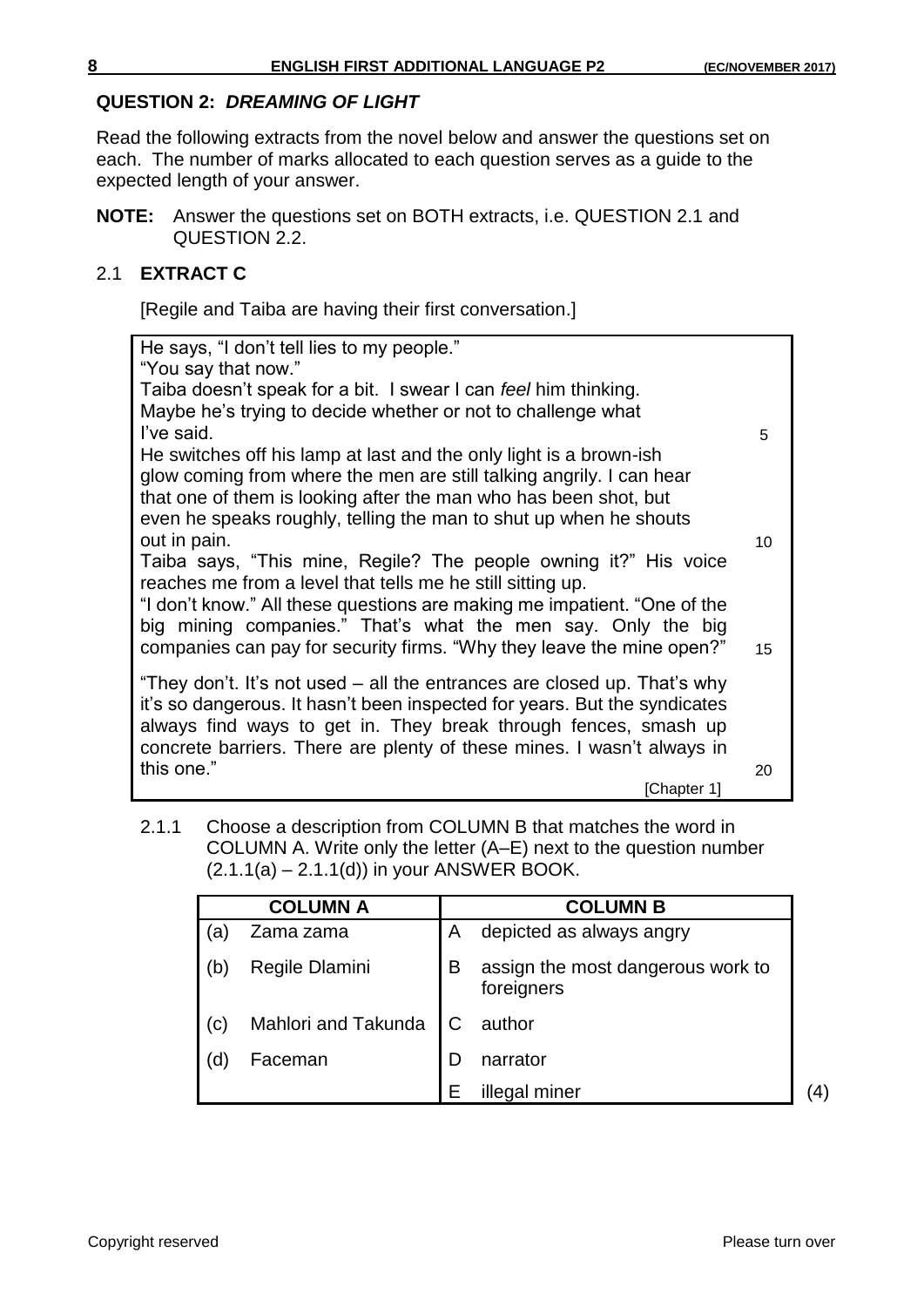2.1.2 Refer to lines 1–3.

|       | AND                                                                                                                                               |     |
|-------|---------------------------------------------------------------------------------------------------------------------------------------------------|-----|
|       | Discuss why the title of this novel is relevant.                                                                                                  | (4) |
| 2.1.6 | Refer to the novel as a whole.                                                                                                                    |     |
|       | In the context of the novel, discuss the dangers of illegal mining.                                                                               | (3) |
| 2.1.5 | Refer to line 16. ('It's not usedare closed up.')                                                                                                 |     |
| 2.1.4 | Refer to the extract and write down TWO words the author uses to<br>emphasise how determined the syndicates are to occupy the shut-down<br>mines. | (2) |
| 2.1.3 | Quote ONE word from the extract that reveals Regile's irritation with all<br>the questions from Taiba.                                            | (1) |
|       | (b) Using your OWN words, state THREE points why Taiba did not<br>speak for a bit.                                                                | (3) |
|       | (a) What characteristic does Taiba reveal in these lines?                                                                                         | (1) |

# 2.2 **EXTRACT D**

[Regile returns home after a bad day.]

| It's not a good day. An old couple agree to let me go with them, but I<br>can't show them any birds and the man spots one for himself, not a kind |    |
|---------------------------------------------------------------------------------------------------------------------------------------------------|----|
| I know. They only give me two rand.                                                                                                               |    |
| Another younger couple drive to Fernlea House. They say they don't                                                                                |    |
| need me to walk with them but I can watch their car. I think they're                                                                              | 5  |
| worried about the baboons damaging it. When they come back they give                                                                              |    |
| me a five rand.                                                                                                                                   |    |
| No one else comes. Seven rand of the day. That's all. When I get back                                                                             |    |
| to Papa's, I can hear him shouting in the house. Katekani must have                                                                               |    |
| done something wrong, like making his tea too weak.                                                                                               | 10 |
|                                                                                                                                                   |    |
| I'm almost at my room when I hear Katekani scream. I stop. Now Papa                                                                               |    |
| is shouting again, and in between and under the shouting is Katekani's                                                                            |    |
| voice going up and down in fast, frightening bursts. Then she screams                                                                             |    |
| again, and this time she goes on screaming.<br>I turn and run to the house.                                                                       | 15 |
|                                                                                                                                                   |    |
| When I get there, Papa is punching Katekani with his hard fists. He is                                                                            |    |
| bent over her because she's cowering on the floor. She can't get away                                                                             |    |
| because she has lost her grip on her sticks. As I arrive, Papa kicks one                                                                          |    |
| of them away to the other side of the room. Katekani is sobbing now,                                                                              |    |
| and somehow that's even worse than her screaming.                                                                                                 | 20 |
| Chapter 8]                                                                                                                                        |    |
|                                                                                                                                                   |    |

# 2.2.1 Refer to line 1. ('It is not…with them, but')

- (a) What day is Regile referring to? (1)
- (b) Explain why it is important for him to have a good day. State TWO points. (2)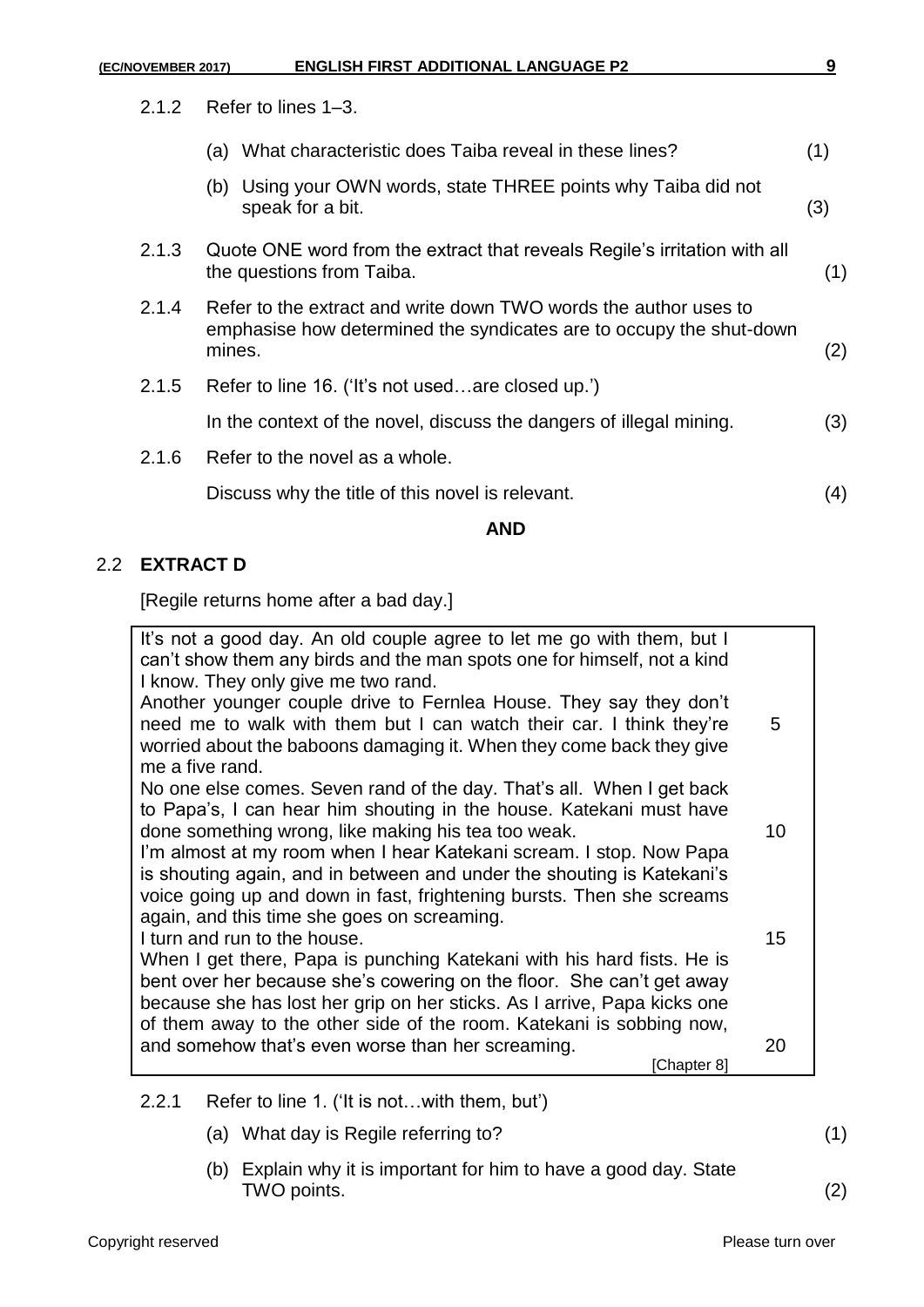| 10 |       | <b>ENGLISH FIRST ADDITIONAL LANGUAGE P2</b><br>(EC/NOVEMBER 2017)                                                                                        |     |
|----|-------|----------------------------------------------------------------------------------------------------------------------------------------------------------|-----|
|    | 2.2.2 | Refer to lines 12–13. ('Katekani's voice goingfast, frightening<br>bursts.')                                                                             |     |
|    |       | (a) Identify the sound device in these lines.                                                                                                            | (1) |
|    |       | (b) How does the sound device in QUESTION 2.2.2(a) contribute to<br>the anxiousness in Katekani's cries?                                                 | (1) |
|    | 2.2.3 | Quote SIX consecutive words from the extract to prove that the<br>following statement is TRUE.                                                           |     |
|    |       | Papa's manner of punishing Katekani is not acceptable.                                                                                                   | (1) |
|    | 2.2.4 | Choose the correct answer to complete the following sentence.<br>Write ONLY the letter (A–D) next to the question number (2.2.4) in your<br>ANSWER BOOK. |     |
|    |       | The following word indicates that the stick was broken:                                                                                                  |     |
|    |       | Punching<br>A<br>Fractured<br>B<br>C<br><b>Beat</b><br>Painted<br>D                                                                                      | (1) |
|    | 2.2.5 | From your knowledge of the chapter, explain how the sticks came to be<br>painted. Write down TWO points.                                                 | (2) |
|    | 2.2.6 | Refer to lines 18–20. ('As I arrive,  than her screaming.')                                                                                              |     |
|    |       | (a) Suggest TWO reasons why Katekani's sobbing is worse than her<br>screaming.                                                                           | (2) |
|    |       | (b) What risk does Regile take after he witnessed the whole incident?                                                                                    | (1) |
|    | 2.2.7 | What do you think is Regile's opinion about the situation he witnessed<br>between Papa and Katekani?                                                     | (1) |
|    | 2.2.8 | Discuss the theme of denial of human rights in this chapter.                                                                                             | (4) |
|    |       | <b>TOTAL SECTION A:</b>                                                                                                                                  | 35  |
|    |       |                                                                                                                                                          |     |

**OR**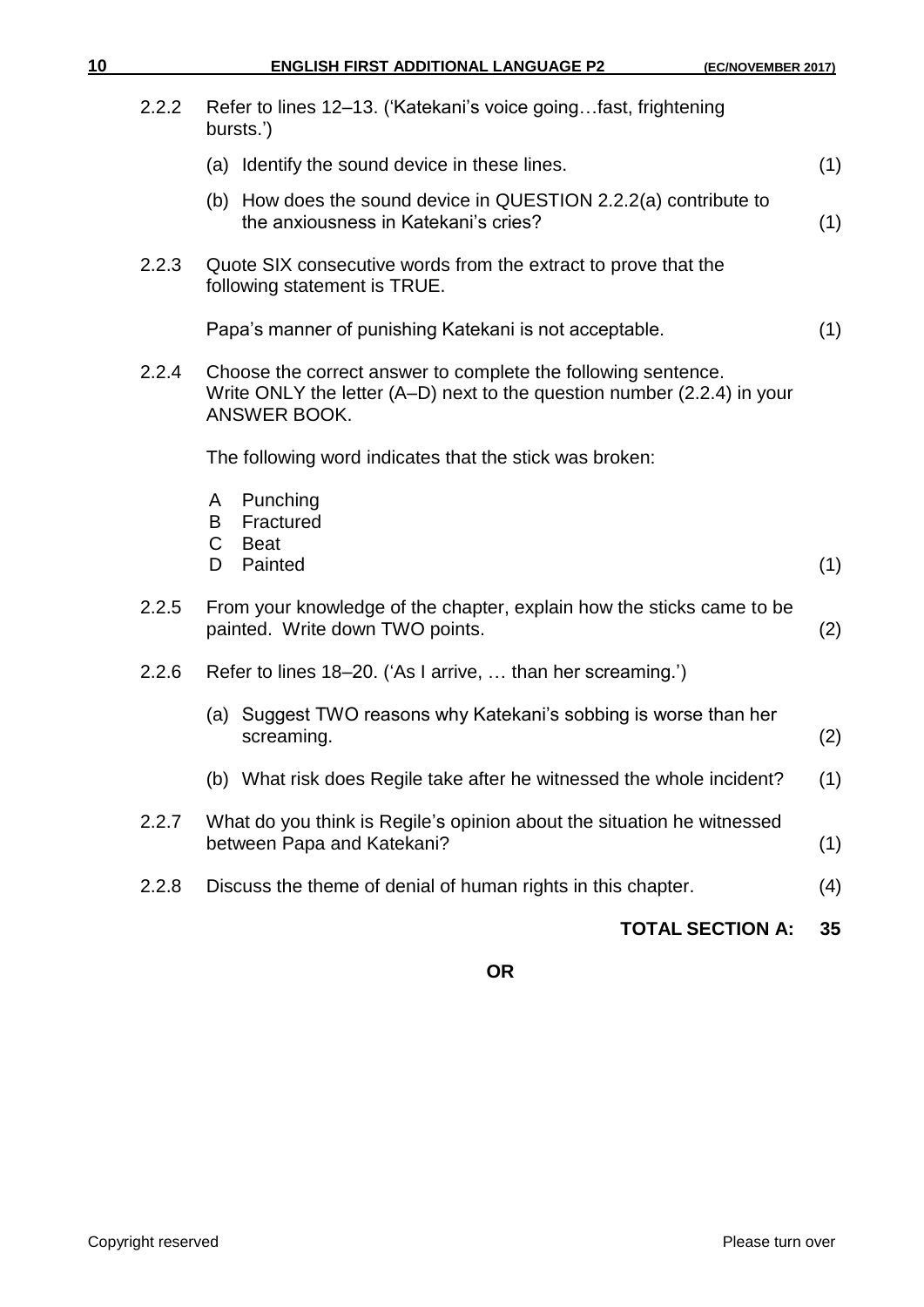#### **SECTION B: DRAMA**

#### **QUESTION 3:** *SOPHIATOWN*

Read the following extracts from the drama, *Sophiatown*, and answer the questions set on each. The number of marks allocated to each question serves as a guide to the expected length of your answer.

**NOTE:** Answer the questions set on BOTH extracts, i.e. QUESTION 3.1 and QUESTION 3.2.

# **EXTRACT E**

3.1 [Inside Mamariti's house. Jakes and Fahfee help Ruth to fit in Sophiatown.]

| <b>RUTH:</b> | Mingus!                                                              |    |
|--------------|----------------------------------------------------------------------|----|
|              | <b>MINGUS:</b> The more you love, the more you hit. Now she'll never |    |
|              | leave me alone. So, if an American comes in here and                 |    |
|              | goes for you what are you going to do?                               |    |
| <b>RUTH:</b> | I don't know. I'll just go back to Yeoville.                         | 5  |
|              | <b>MINGUS:</b> Go back to Yeoville?                                  |    |
|              | <b>RUTH:</b> You want me to learn a whole new language, and you      |    |
|              | want me to have a special look in my eye, and you                    |    |
|              | want to klap me until I love you. I think I must be mad              |    |
|              | to even try.                                                         | 10 |
|              | <b>FAHFEE:</b> You're giving up!                                     |    |
| <b>RUTH:</b> | Look, I come from an ordinary Jewish family. We've                   |    |
|              | lived in Yeoville for as long as I can remember.                     |    |
|              | <b>FAHFEE:</b> And now you're going back!                            |    |
| <b>RUTH:</b> | I'm trying to change my whole life!                                  | 15 |
|              | <b>FAHFEE:</b> But you're giving up!                                 |    |
| <b>RUTH:</b> | I'm tired!                                                           |    |
|              | <b>MINGUS:</b> You're tired! What's the matter? Jake's room not      |    |
|              | good enough for you? Charlie! Charlie! I told you to                 |    |
|              | get rid of those goddamn dogs!                                       | 20 |
| <b>RUTH:</b> | Look - I don't want you to call Charlie. That's one of               |    |
|              | the reasons I'm tired. Every time a little thing goes wrong $-$      |    |
|              | Charlie! Charlie! I'll sort things out for myself.                   |    |
|              | [Act 1 Scene 4]                                                      |    |

3.1.1 Choose a description from COLUMN B that matches the word in COLUMN A. Write only the letter (A–E) next to the question number (3.1.1(a)–3.1.1(d)) in your ANSWER BOOK.

| <b>COLUMN A</b> |             |               | <b>COLUMN B</b>                               |     |
|-----------------|-------------|---------------|-----------------------------------------------|-----|
| 'a)             | Jakes       | A             | Comes to live in Sophiatown out of curiosity. |     |
| (b)             | <b>Ruth</b> | B             | Happy about the move to Meadowlands.          |     |
| (c)             | Mamariti    | $\mathcal{C}$ | Passionate about social equality and change.  |     |
| (d)             | Fahfee      |               | Exploits her lodgers.                         |     |
|                 |             | Е             | Introduced by a journalist as intellectual.   | (4) |

3.1.2 Give a reason why '*klap'* (line 9) is written in italics. (1)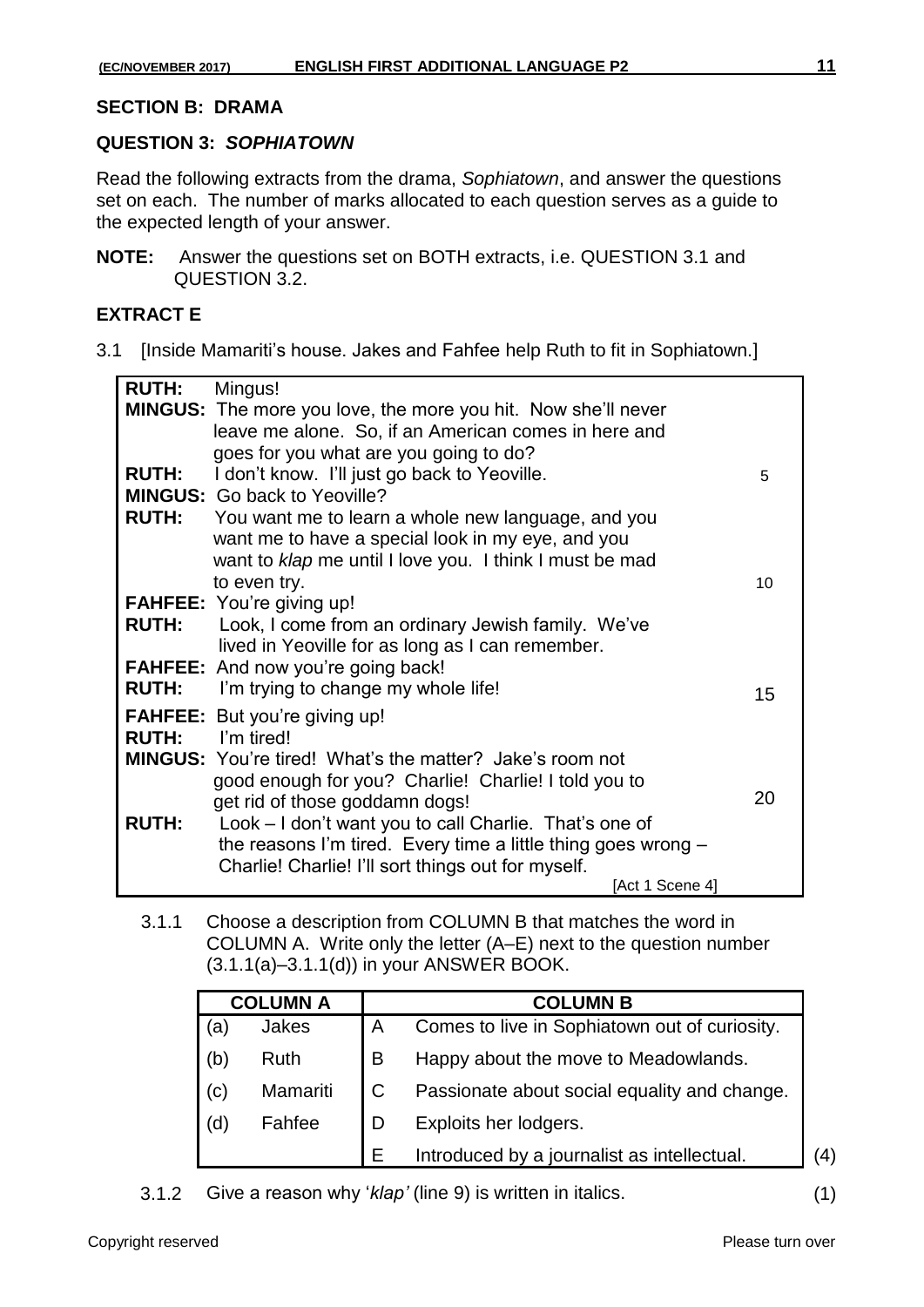| 12 |       | <b>ENGLISH FIRST ADDITIONAL LANGUAGE P2</b>                                                                                                                                          | (EC/NOVEMBER 2017) |
|----|-------|--------------------------------------------------------------------------------------------------------------------------------------------------------------------------------------|--------------------|
|    | 3.1.3 | Refer to line 15. ('I'm tryingmy whole life!')                                                                                                                                       |                    |
|    |       | Write down TWO things from the text that Ruth has to 'change' to fit<br>into Sophiatown.                                                                                             | (2)                |
|    | 3.1.4 | Refer to lines 7–9. ('You want me  I love you.')                                                                                                                                     |                    |
|    |       | Identify Ruth's tone in these lines.<br>(a)                                                                                                                                          | (1)                |
|    |       | Explain why Ruth uses this tone.<br>(b)                                                                                                                                              | (1)                |
|    | 3.1.5 | Refer to lines 7–10. ('You want me  to even try.')                                                                                                                                   | (2)                |
|    |       | If you were the stage director of this play, what would you tell the<br>actress playing Ruth to do when performing this line?                                                        | (2)                |
|    | 3.1.6 | Discuss the external AND internal conflict of Ruth in Act 1.                                                                                                                         | (4)                |
|    | 3.1.7 | With reference to Ruth and Jakes, discuss the theme of division<br>between black and white caused by the Apartheid system of the South<br>African government as it appears in Act 1. | (3)                |

# **AND**

# **EXTRACT F**

3.2 [Lulu and Ruth in conversation in the living room – 65 Gerty Street.]

| <b>RUTH:</b> She gives you presents.                              |    |
|-------------------------------------------------------------------|----|
| <b>LULU:</b> She gave me a present only once – when she first     |    |
| arrived. Now she thinks she's the madam of the                    |    |
| house. And now I'm writing about Ruth Golden,                     |    |
| who is this strange European lady nobody                          | 5  |
| understands. She's always the centre of the                       |    |
| attractions. She thinks if she comes to live here                 |    |
| everything will be alright.                                       |    |
| <b>RUTH:</b> And I'm writing about Lulu who is the cheekiest      |    |
| sixteen-year-old I know.                                          | 10 |
| LULU: You know, when I first met you, I thought you were          |    |
| Regina Brooks.                                                    |    |
| <b>RUTH:</b> Ag, I look nothing like her. She's big and fat, and  |    |
| wears a doek [head scarf].                                        |    |
| LULU: How do you know what she looks like?                        | 15 |
| <b>RUTH:</b> I saw her in Jakes's magazine.                       |    |
| <b>LULU:</b> Everywhere in this house it's just fiction, fiction, |    |
| fiction. Jakes told me he's writing all about you.                |    |
| He must be in love with you.                                      |    |
| <b>RUTH: Nonsense Lulu!</b>                                       | 20 |
| <b>LULU:</b> Yes  He told me, he stares at your face and          |    |
| makes up the most fantastic stories. He tells me                  |    |
| he's writing all about you, where you come from,                  |    |
| what you're doing here                                            |    |
| <b>RUTH:</b> He knows none of those things!                       | 25 |
| [Act 1 Scene 6]                                                   |    |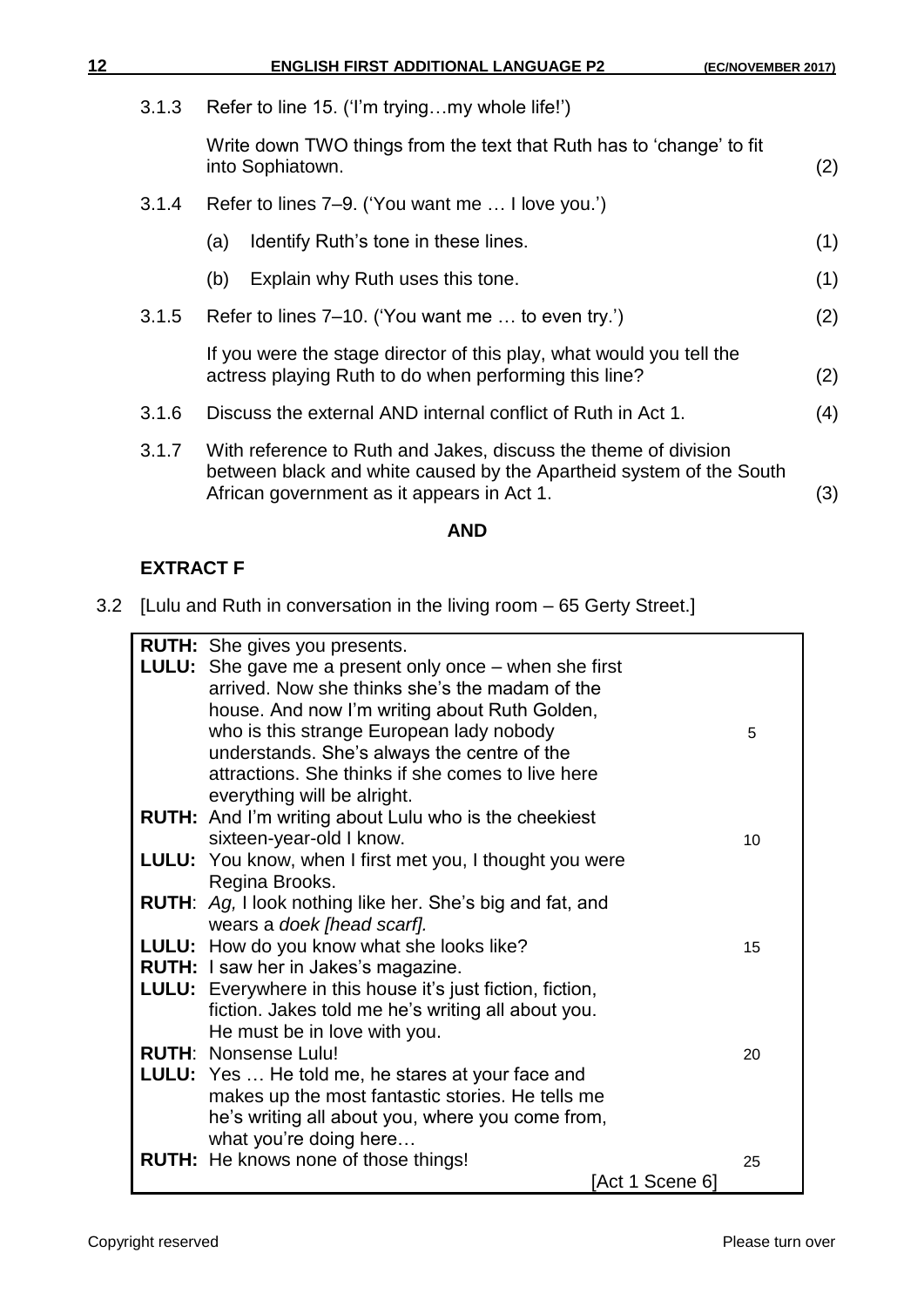| (EC/NOVEMBER 2017) | <b>ENGLISH FIRST ADDITIONAL LANGUAGE P2</b>                                                                                                        | <u>13</u> |
|--------------------|----------------------------------------------------------------------------------------------------------------------------------------------------|-----------|
| 3.2.1              | Refer to line 1. ('She gives you presents.')                                                                                                       |           |
|                    | (a) Who is the 'she' that is referred to?                                                                                                          | (1)       |
|                    | (b) What is the topic of discussion before this extract?                                                                                           | (2)       |
| 3.2.2              | Refer to lines 9–10. ('And I'm writing  sixteen-year-old I know.')                                                                                 |           |
|                    | (a) What makes Ruth label Lulu as cheeky?                                                                                                          | (1)       |
|                    | (b) Write down TWO positive characteristics of Lulu.                                                                                               | (2)       |
| 3.2.3              | Earlier in this Act, Ruth reveals that her parents are under the<br>impression that she is in Cape Town.                                           |           |
|                    | (a) Why is Ruth supposed to be in Cape Town?                                                                                                       | (1)       |
|                    | (b) In your OWN words, explain what does this reveal about her<br>character.                                                                       | (2)       |
| 3.2.4              | Refer to lines 13–14. ('Ag, I look wears a doek [head scarf].')                                                                                    |           |
|                    | In defence of Ruth, why do you think Lulu was unfair in comparing<br>her to Regina Brooks?                                                         | (2)       |
| 3.2.5              | Refer to lines 17–18: ('Everywhere in thisfiction, fiction, fiction.')                                                                             |           |
|                    | Explain in your OWN words why Lulu thinks that fiction dominates<br>the house. State TWO points.                                                   | (2)       |
| 3.2.6              | Refer to line 25. ('He knows none of these things.')                                                                                               |           |
|                    | Choose the correct answer to complete the following sentence.<br>Write ONLY the letter (A–D) next to the QUESTION 3.2.2(a) in your<br>ANSWER BOOK. |           |
|                    | Ruth's tone of voice in line 25 is                                                                                                                 |           |
|                    | fearful.<br>A<br>B<br>convincing.<br>shocked.<br>C<br>calm.<br>D                                                                                   | (1)       |
| 3.2.7              | Refer to Act 1 Scene 6 as a whole.                                                                                                                 |           |
|                    | Give reasons why the mood in this drama changes from sad to<br>optimistic.                                                                         | (3)       |
|                    | <b>TOTAL SECTION B:</b>                                                                                                                            | 35        |
|                    |                                                                                                                                                    |           |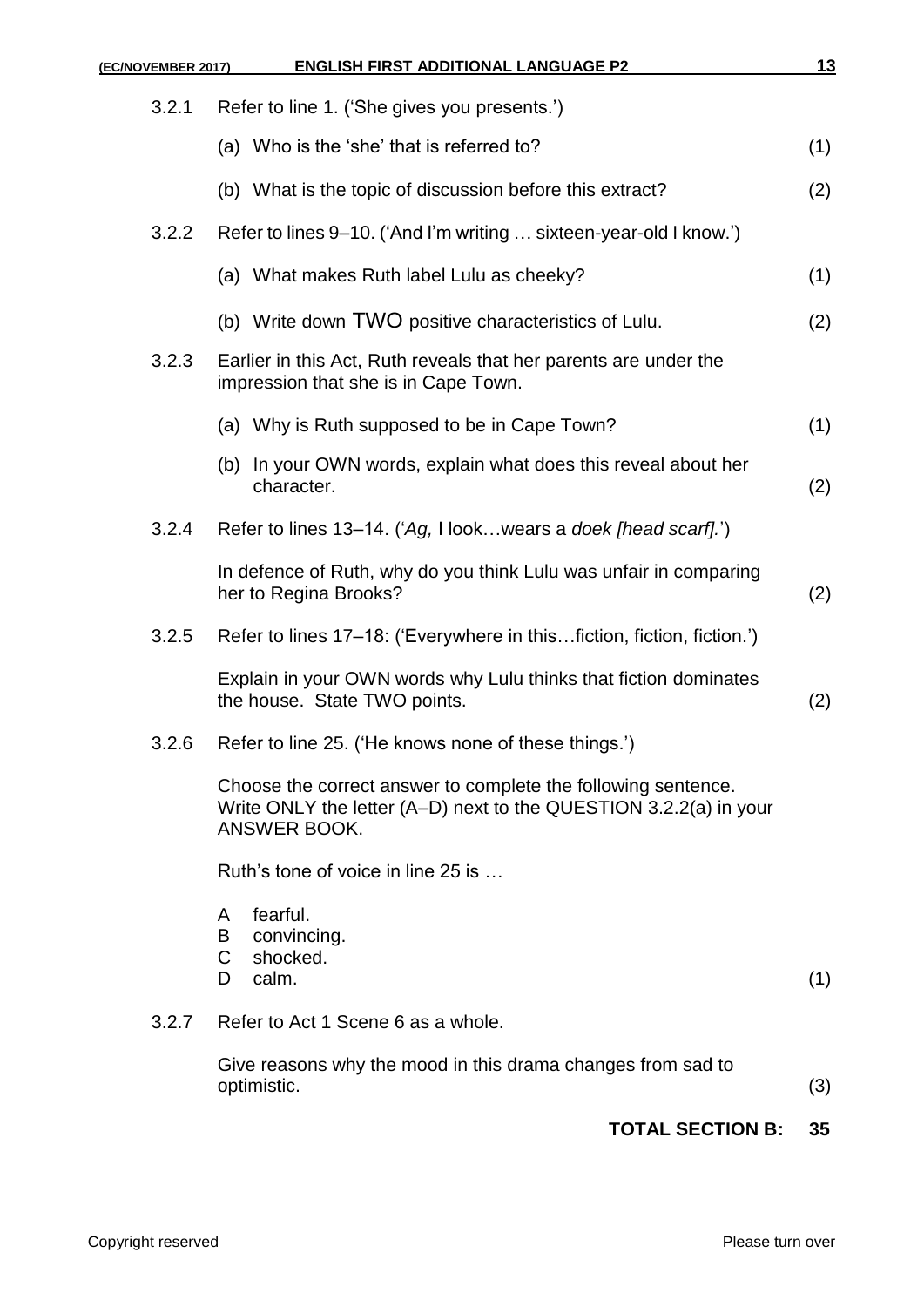# **SECTION C: SHORT STORIES**

In this section, questions have been set on the following stories:

- *PINK BOW TIE by Paul Jennings*
- *THE LOVE POTION by Herman Charles Bosman*

# **QUESTION 4**

Read the following extracts from the short stories and answer the questions set on each. The number of marks allocated to each question serves as a guide to the expected length of your answer.

**NOTE:** Answer questions in your own words unless you are asked to quote. Answer the questions set on BOTH extracts, i.e. QUESTION 4.1 and QUESTION 4.2.

# **EXTRACT G**

# 4.1 **PINK BOW TIE – PAUL JENNINGS**

[Outside the principal's office.]

| Well, here I am again, sitting outside the Principal's office. And I've only been   |    |
|-------------------------------------------------------------------------------------|----|
| at the school for two days. Two lots of trouble in two days! Yesterday I got        |    |
| the strap for nothing. Nothing at all.                                              |    |
| I see this bloke walking down the street wearing a pink bow tie. It looks like      |    |
| a great pink bow tie.                                                               | 5  |
| It looks like a great pink butterfly attacking his neck. It is the silliest bow     |    |
| tie I have ever seen. 'What are you staring at, lad?' says the bloke. He is in      |    |
| a bad mood.                                                                         |    |
| 'Your bow tie,' I tell him. 'It is ridiculous. It looks like a pink vampire.' It is |    |
| so funny that I start to laugh my head off.                                         | 10 |
| Nobody tells me that this bloke is Old Spodge, the Principal of the school.         |    |
| He doesn't see the joke and he gives me the strap. Life is very unfair.             |    |
| Now I am in trouble again. I am sitting here outside Old Spodge's office            |    |
| waiting for him to call me in.                                                      |    |
| Well, at least I've got something good to look at.                                  | 15 |
| Old Spodge's secretary is sitting there typing some letters. She is called          |    |
| Miss Newham and she is a real knockout. Every boy in the school is in               |    |
| love with her. I wish she was my girlfriend, but as she is seventeen and            |    |
| I am only fourteen there is not much hope. Still, she doesn't have a                |    |
| boyfriend so there is always a chance.                                              | 20 |
| She is looking at me and smiling. I can feel my face going red. 'Why                |    |
| have you dyed your hair blond?' she asks sweetly. 'Didn't you know it is            |    |
| against the school rules for boys to dye their hair?'                               |    |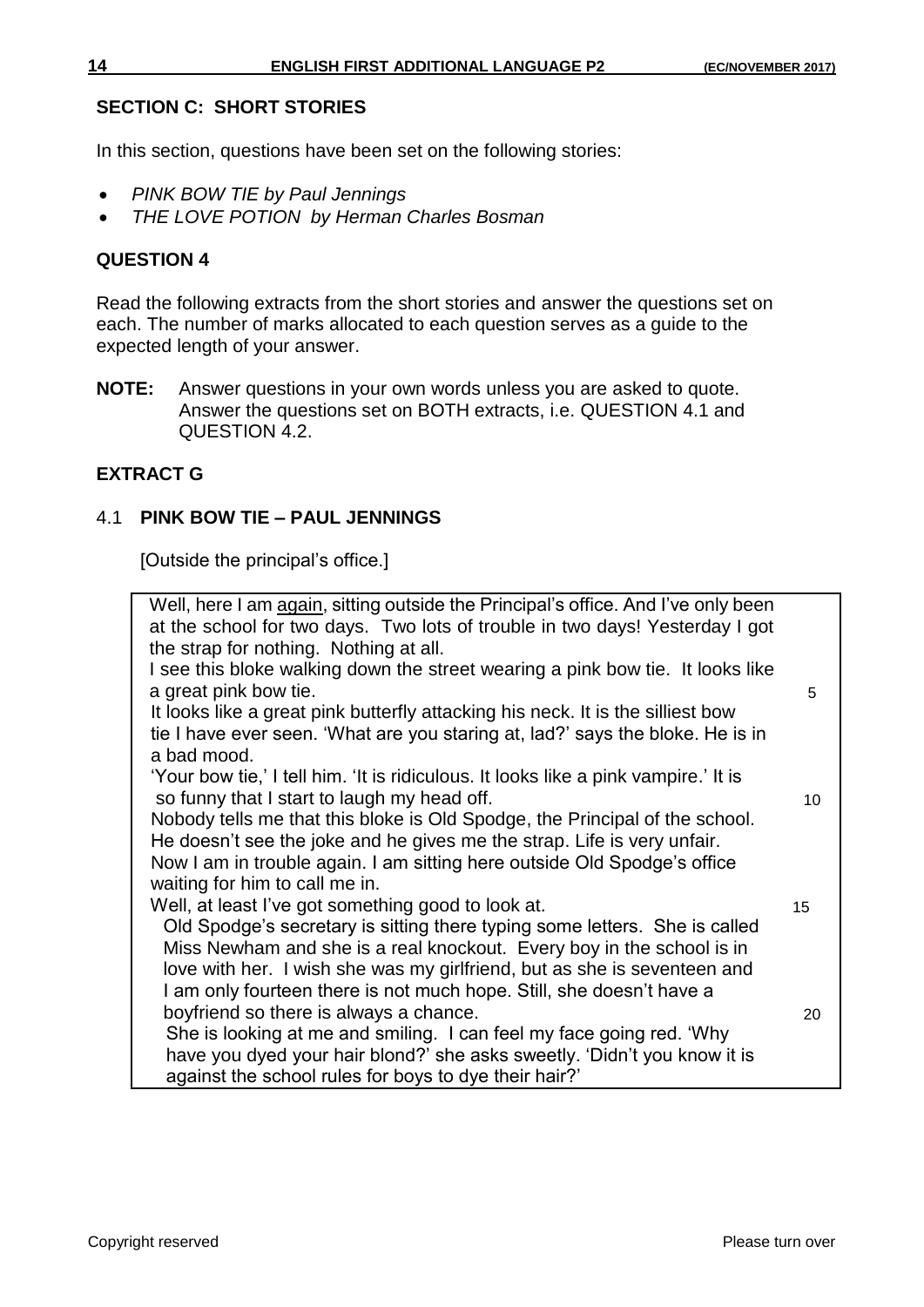4.1.1 Choose a description from COLUMN B that matches the word in COLUMN A. Write only the letter (A–E) next to the question number (4.1.1(a)–4.1.1(d)) in your ANSWER BOOK.

|                   | <b>COLUMN A</b> |              | <b>COLUMN B</b> |                   |
|-------------------|-----------------|--------------|-----------------|-------------------|
| (a)               | <b>Bloke</b>    | Α            | Time machine    |                   |
| (b)               | Two bob         | B            | The Principal   |                   |
| $\left( c\right)$ | Age Rager       | $\mathsf{C}$ | A man           |                   |
| (d)               | Old Spodge      | D            | Monetary value  |                   |
|                   |                 | F            | Miss Newham     | $\left( 4\right)$ |

4.1.2 Refer to line 1. ('Well, here I…the Principal's office.')

|       |                             | (a) Give a reason why the word 'again' is underlined in the<br>sentence.                                                                   | (1) |
|-------|-----------------------------|--------------------------------------------------------------------------------------------------------------------------------------------|-----|
|       |                             | (b) How does the word 'Well' in line 1 contribute to the tone of the<br>narrator's voice?                                                  | (1) |
| 4.1.3 |                             | Refer to line 6. ('It looks likeattacking his neck.')                                                                                      |     |
|       |                             | (a) Explain the simile in this line.                                                                                                       | (1) |
|       |                             | (b) Write down TWO things why the word 'attacking' is not fitting in<br>this comparison.                                                   | (2) |
| 4.1.4 |                             | Refer to line 17. ('Miss Newham anda real knockout.').                                                                                     |     |
|       |                             | When the narrator refers to the secretary as a 'real knockout'<br>(line 17) he means that she is                                           |     |
|       | A<br>B<br>$\mathsf{C}$<br>D | taking part in a boxing match.<br>extremely beautiful.<br>fearful.<br>typing fast.                                                         | (1) |
| 4.1.5 |                             | Refer to line 18. ('I wish she is seventeen and ')                                                                                         |     |
|       |                             | Write down TWO reasons that prevent the narrator to have Miss<br>Newham as his girlfriend.                                                 | (2) |
| 4.1.6 |                             | From your knowledge of the story as a whole:                                                                                               |     |
|       |                             | Write down ONE good thing and ONE bad thing that happened at the<br>end of the story.                                                      | (2) |
| 4.1.7 |                             | The principal was angry because the boy's hair changed from black<br>to white.                                                             |     |
|       |                             | In your opinion is it necessary for the Principal to call the boy to the<br>office for changing the colour of his hair? Discuss your view. | (3) |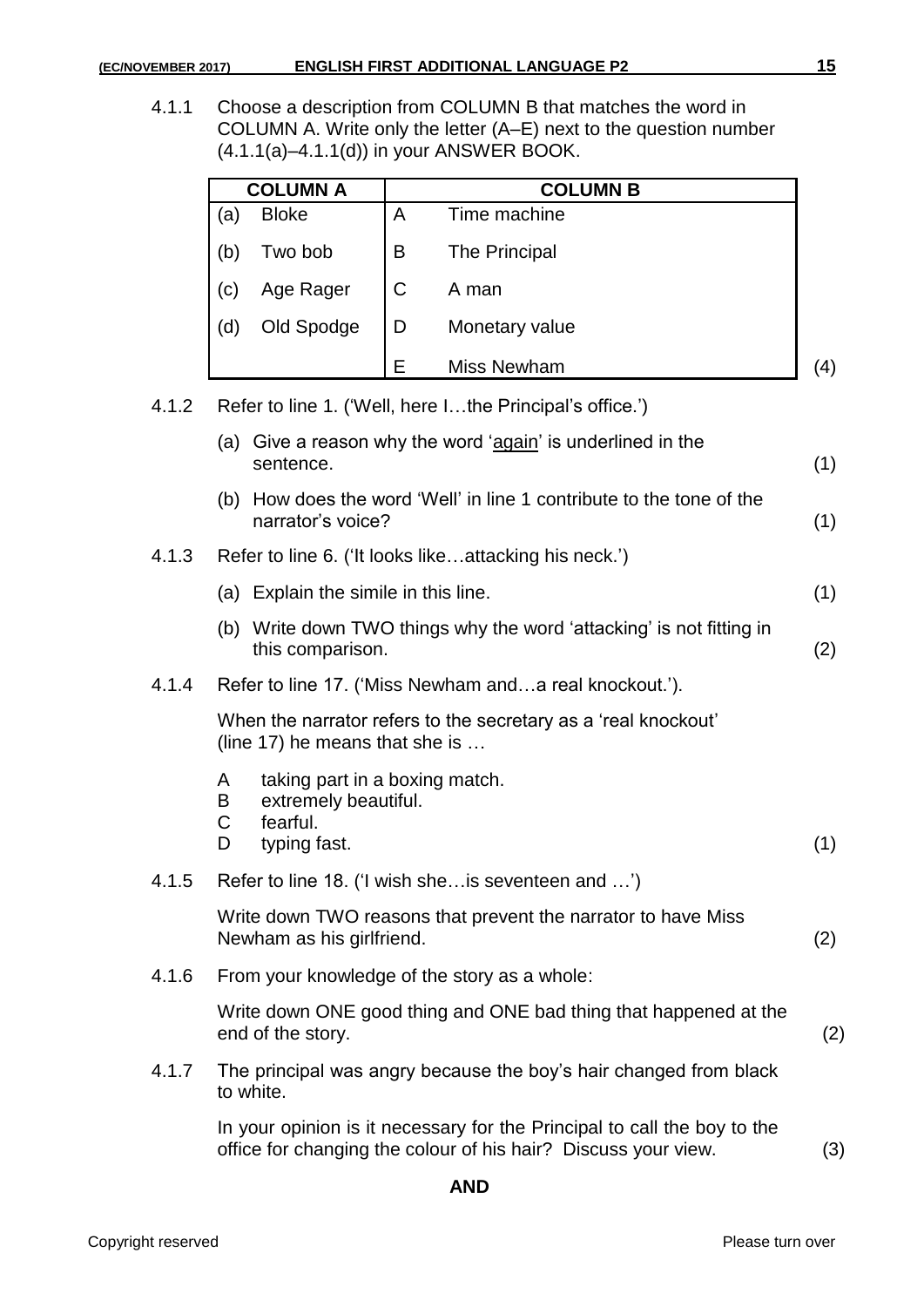#### **EXTRACT H**

#### 4.2 *THE LOVE POTION – HERMAN CHARLES BOSMAN*

[The narrator rides over to Krisjan Cordier.]

|       | Next morning, I rode over to Krisjan Cordier's farm to remind him about<br>the tin of sheep-dip that he still owed me from the last dipping season.<br>As I stayed for only an hour, I wasn't able to get in a word about the sheep-<br>dip, but Krisjan managed to tell me quite a lot about the things he did at<br>the age of nine.<br>5<br>When Lettie came in with the coffee I made a casual remark to her father<br>about Gideon van der Merwe. 'Oh, yes, he's an interesting young man,'<br>Krisjan Cordier said, 'and very intelligent. It is a pleasure for me to relate<br>to him the story of my life. He says the incidents I describe to him are not<br>only thrilling, but very helpful.<br>10<br>I can quite understand that. I wouldn't be surprised if he is made a<br>sergeant one of these days. For these reasons I always dwell on the more<br>helpful parts of my story'.<br>I didn't take much notice of Krisjan's remarks, however. Instead, I looked<br>carefully at Lettie when I mentioned Gideon's name.<br>15<br>She didn't give much away, but I am quick at these things, and I saw<br>enough. The colour that crept into her cheeks. The light that came in her<br>eyes. On my way back I encountered Lettie. She was standing under a<br>thorn-tree. With her brown arms and her sweet, quiet face and her full<br>bosom, she was a very pretty picture.<br>20 |     |
|-------|--------------------------------------------------------------------------------------------------------------------------------------------------------------------------------------------------------------------------------------------------------------------------------------------------------------------------------------------------------------------------------------------------------------------------------------------------------------------------------------------------------------------------------------------------------------------------------------------------------------------------------------------------------------------------------------------------------------------------------------------------------------------------------------------------------------------------------------------------------------------------------------------------------------------------------------------------------------------------------------------------------------------------------------------------------------------------------------------------------------------------------------------------------------------------------------------------------------------------------------------------------------------------------------------------------------------------------------------------------------------------------------------------|-----|
| 4.2.1 | Refer to line 1. ('I rode over remind him about.')                                                                                                                                                                                                                                                                                                                                                                                                                                                                                                                                                                                                                                                                                                                                                                                                                                                                                                                                                                                                                                                                                                                                                                                                                                                                                                                                               |     |
|       | (a)<br>Why do you think did the narrator need the sheep-dip?                                                                                                                                                                                                                                                                                                                                                                                                                                                                                                                                                                                                                                                                                                                                                                                                                                                                                                                                                                                                                                                                                                                                                                                                                                                                                                                                     | (1) |
|       | Explain in your OWN words why the narrator did not get the sheep-<br>(b)<br>dip from Krisjan.                                                                                                                                                                                                                                                                                                                                                                                                                                                                                                                                                                                                                                                                                                                                                                                                                                                                                                                                                                                                                                                                                                                                                                                                                                                                                                    | (1) |
| 4.2.2 | Explain why the following statement is TRUE.<br>Write down TWO points from the extract to prove your answer.                                                                                                                                                                                                                                                                                                                                                                                                                                                                                                                                                                                                                                                                                                                                                                                                                                                                                                                                                                                                                                                                                                                                                                                                                                                                                     |     |
|       | The narrator paid more attention to Lettie rather than listening to the<br>remarks of Krisjan.                                                                                                                                                                                                                                                                                                                                                                                                                                                                                                                                                                                                                                                                                                                                                                                                                                                                                                                                                                                                                                                                                                                                                                                                                                                                                                   | (2) |
| 4.2.3 | Refer to lines 19–20. ('and her full  very pretty picture.')                                                                                                                                                                                                                                                                                                                                                                                                                                                                                                                                                                                                                                                                                                                                                                                                                                                                                                                                                                                                                                                                                                                                                                                                                                                                                                                                     |     |
|       | (a) Explain the metaphor in lines 19–20.                                                                                                                                                                                                                                                                                                                                                                                                                                                                                                                                                                                                                                                                                                                                                                                                                                                                                                                                                                                                                                                                                                                                                                                                                                                                                                                                                         | (1) |
|       | (b) Identify and discuss the tone evident in this line.                                                                                                                                                                                                                                                                                                                                                                                                                                                                                                                                                                                                                                                                                                                                                                                                                                                                                                                                                                                                                                                                                                                                                                                                                                                                                                                                          | (2) |
| 4.2.4 | Refer to lines 16–17. ('She didn't give  I saw enough.')                                                                                                                                                                                                                                                                                                                                                                                                                                                                                                                                                                                                                                                                                                                                                                                                                                                                                                                                                                                                                                                                                                                                                                                                                                                                                                                                         |     |
|       | (a) What are 'these things' that the narrator is referring to?                                                                                                                                                                                                                                                                                                                                                                                                                                                                                                                                                                                                                                                                                                                                                                                                                                                                                                                                                                                                                                                                                                                                                                                                                                                                                                                                   | (2) |
|       | (b) In your OWN words write down TWO things that he observes when<br>Gideon's name is mentioned.                                                                                                                                                                                                                                                                                                                                                                                                                                                                                                                                                                                                                                                                                                                                                                                                                                                                                                                                                                                                                                                                                                                                                                                                                                                                                                 | (2) |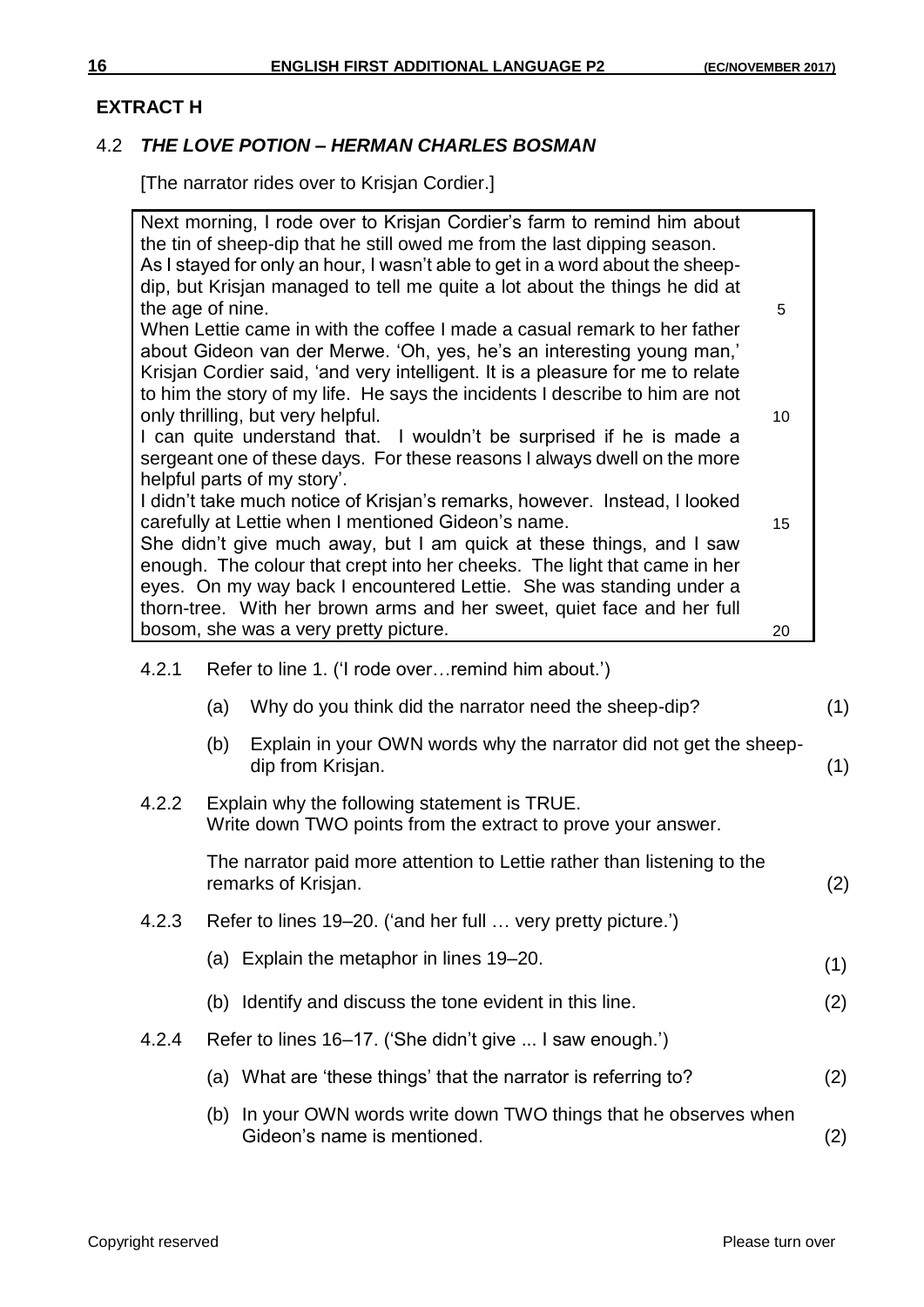| (EC/NOVEMBER 2017) | <b>ENGLISH FIRST ADDITIONAL LANGUAGE P2</b>                                | 17  |
|--------------------|----------------------------------------------------------------------------|-----|
| 4.2.5              | Bosman uses the technique of fictional story-telling to narrate the story. |     |
|                    | Explain what is meant by 'fictional story-telling.'                        | (3) |
| 4.2.6              | Refer to the story as a whole.                                             |     |
|                    | Discuss the relevance of the title, The Love Potion.                       | (4) |
|                    | <b>TOTAL SECTION C:</b>                                                    | 35  |
|                    |                                                                            |     |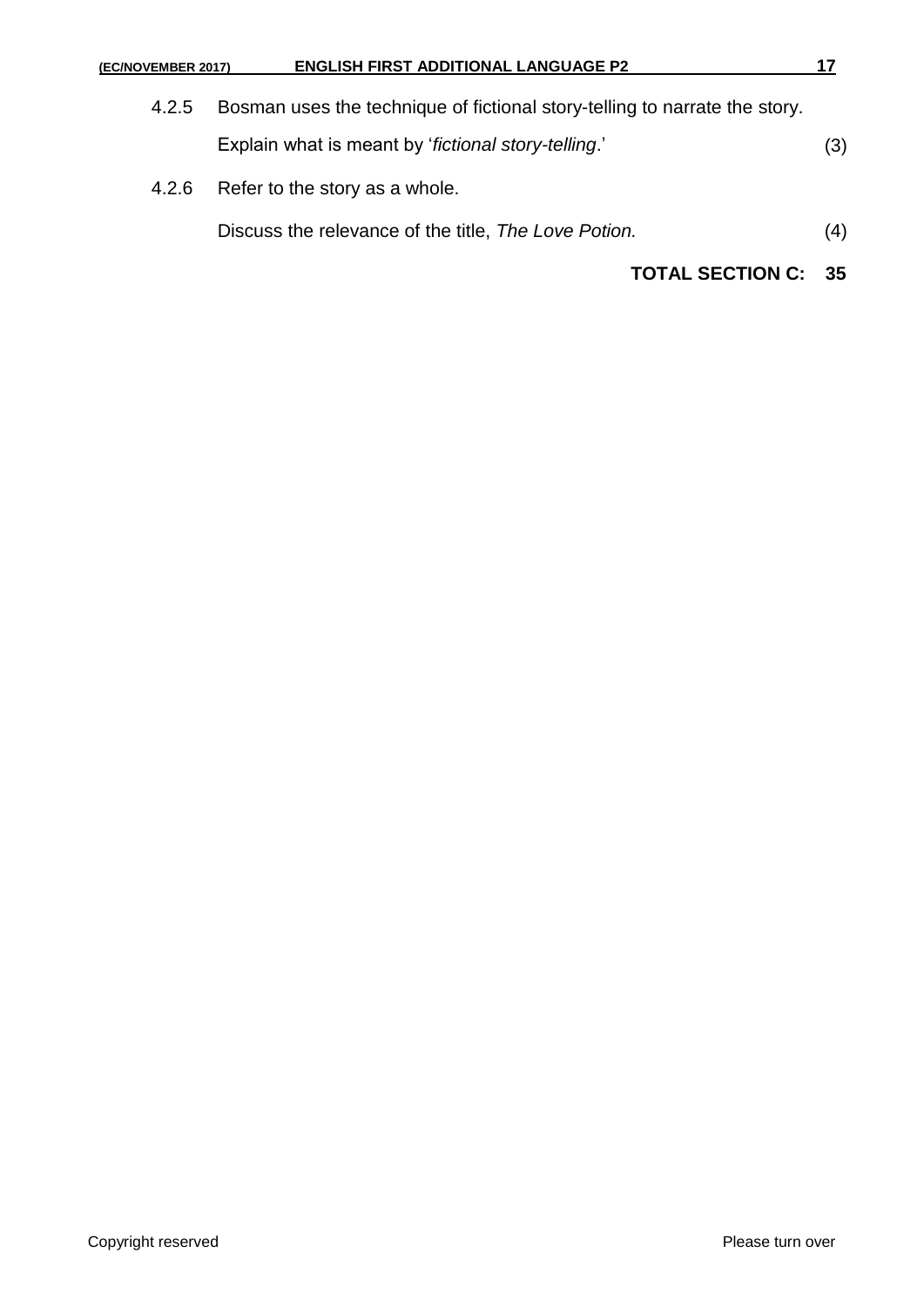# **SECTION D: POETRY**

In this section, questions have been set on the following poems:

- 'The Chimney Sweeper' by William Blake
- 'Composed upon Westminister Bridge' by William Wordsworth

**NOTE:** Answer the questions set on BOTH poems, i.e QUESTION 5.1 AND 5.2.

# **QUESTION 5**

5.1 Read the poem carefully and then answer the questions which follow. The number of marks allocated to each question serves as a guide to the expected length of you answer.

| The Chimney Sweeper - William Blake                                                                                                                                                                                          |    |
|------------------------------------------------------------------------------------------------------------------------------------------------------------------------------------------------------------------------------|----|
| When my mother died I was very young,<br>And my father sold me while yet my tongue<br>Could scarcely cry 'weep! weep! weep!<br>So your chimneys I sweep, & in soot I sleep.                                                  |    |
| There's little Tom Dacre, who cried when his head,<br>That curl'd like a lamb's back, was shav'd: so I said<br>'Hush, Tom! never mind it, for when your head's bare<br>You know that the soot cannot spoil your white hair.' | 5  |
| And so he was quiet, & that very night,<br>As Tom was a-sleeping, he had such a sight!<br>That thousands of sweepers, Dick, Joe, Ned & Jack,<br>Were all of them lock'd up in coffins of black.                              | 10 |
| And by came an Angel who had a bright key,<br>And he open'd the coffins & set them all free;<br>Then down a green plain leaping, laughing, they run,<br>And wash in a river, and shine in the Sun.                           | 15 |
| Then naked & white, all their bags left behind,<br>They rise upon clouds and sport in the wind;<br>And the Angel told Tom, if he'd be a good boy,<br>He'd have God for his father, & never want joy.                         | 20 |
| And so Tom awoke; and we rose in the dark,<br>And got with our bags & our brushes to work.<br>Tho' the morning was cold, Tom was happy & warm;<br>So if all do their duty need not fear harm.                                |    |

## 5.1.1 Refer to Stanza 2: Lines 1–2. ('There's little Tom…a lamb's back;')

|  | (a) Identify the figure of speech in the above lines. | (1) |
|--|-------------------------------------------------------|-----|
|  | (b) What two things are compared?                     | (2) |
|  | (c) What does the lamb symbolise?                     |     |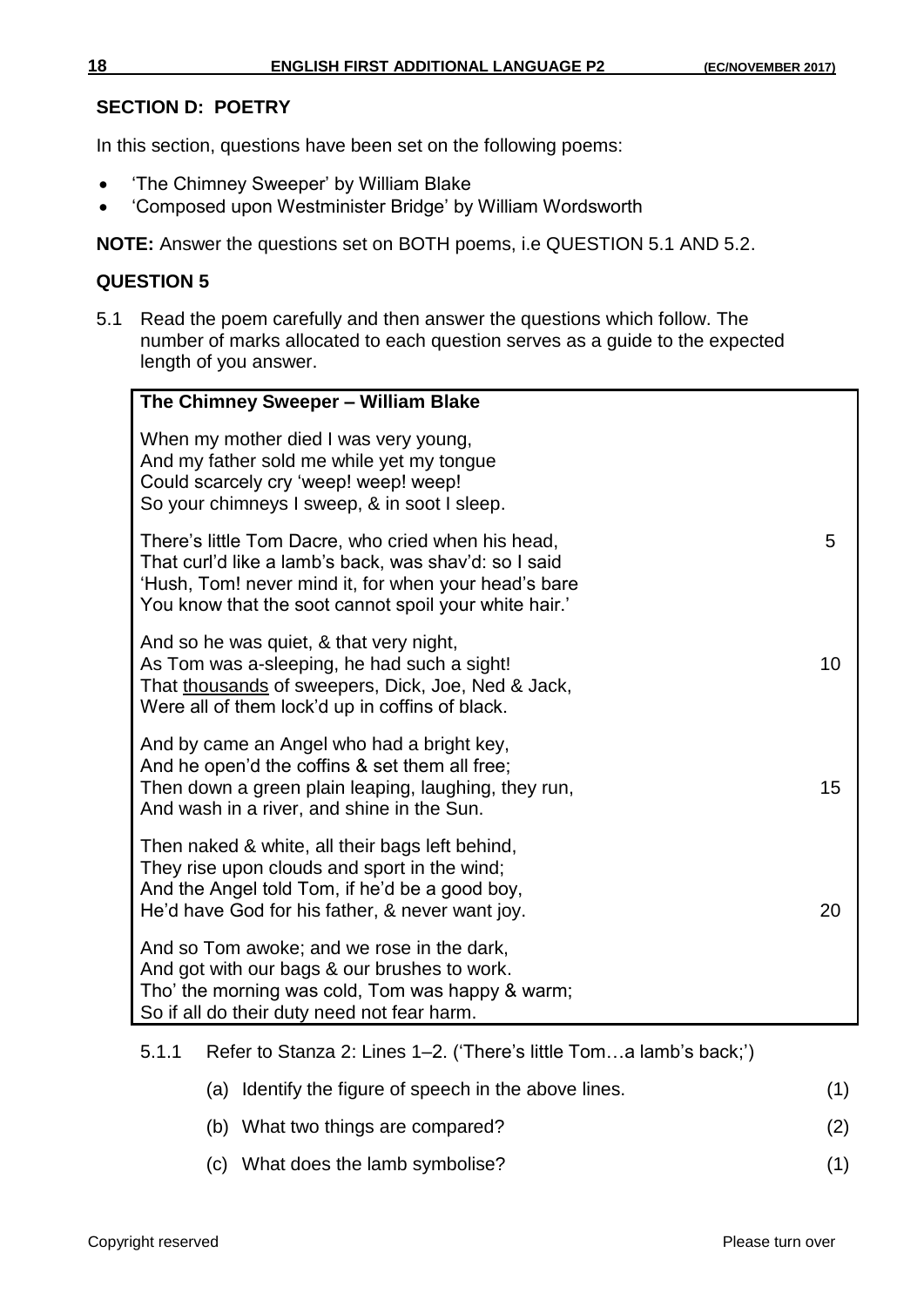5.1.2 Refer to stanza 3.

Choose the correct answer to complete the following sentence.

Write ONLY the letter (A–D) next to the question number (5.1.2) in your ANSWER book.

In these lines Tom's dreams represent his …

- A excitement.
- B fears.
- C joy.
- D dignity. (1)
- 5.1.3 Refer to stanza 3.

Explain in your OWN words why the chimney is referred to as 'coffins of black'. (2)

- 5.1.4 Account for the underlined word 'thousands' in stanza 3. (1)
- 5.1.5 Give TWO possible reasons why Tom was 'happy & warm' in the last stanza. (2)
- 5.1.6 Write down the rhyme scheme that is evident throughout the poem. (1)
- 5.1.7 Identify and discuss the theme that is evident in this poem. (3)
- 5.1.8 Is the title of the poem, *The Chimney Sweeper,* relevant or not? Discuss your view. (3)

#### **AND**

5.2 Read the following poem and then answer them questions set on it.

| <b>Composed Upon Westminster Bridge</b>         | <b>William Wordsworth</b> |  |
|-------------------------------------------------|---------------------------|--|
| Earth has not anything to show more fair:       |                           |  |
| Dull would he be of soul who could pass by      |                           |  |
| A sight so touching in its majesty;             |                           |  |
| This City now doth, like a garment, wear        |                           |  |
| The beauty of the morning; silent, bare,        | 5                         |  |
| Ships, towers, domes, theatres, and temples lie |                           |  |
| Open unto fields, and to the sky;               |                           |  |
| All bright and glittering in the smokeless air. |                           |  |
| Never did the sun more beautifully steep        |                           |  |
| In his first splendour, valley, rock, or hill;  |                           |  |
| Ne'er saw I, never felt, a calm so deep!        |                           |  |
| The river glideth at his own sweet will:        |                           |  |
| Dear God! The very houses seem as leep;         |                           |  |
| And all that mighty heart is lying still!       |                           |  |